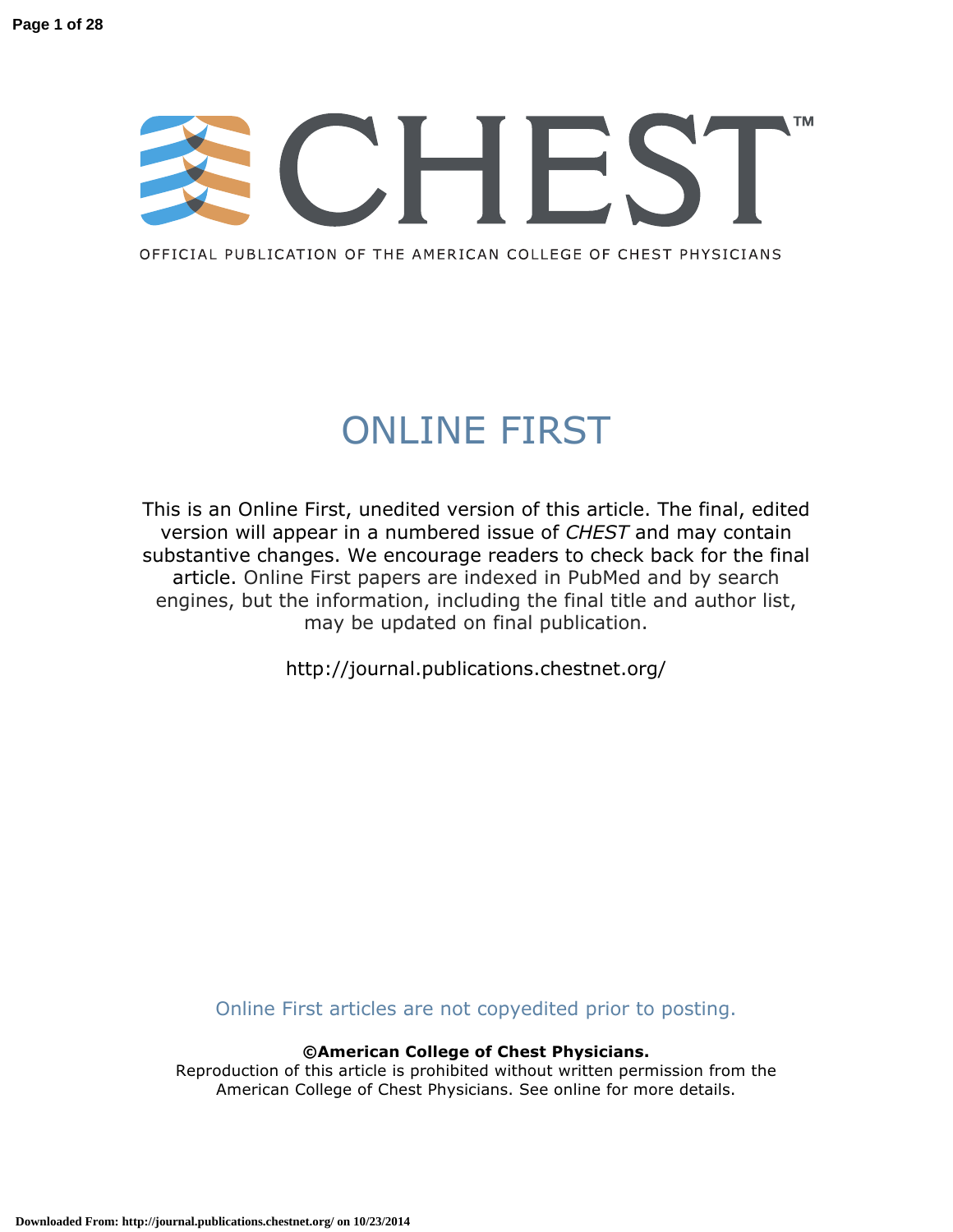## **Word Count: 6742**

#### **Executive Summary**

## **Prevention of Acute Exacerbation of Chronic Obstructive Pulmonary Disease: American College of Chest Physicians and Canadian Thoracic Society Guideline**

*Gerard J. Criner, MD, FCCP; Jean Bourbeau, MD, FCCP, FRCPC; Rebecca L. Diekemper, MPH; Daniel R. Ouellette, MD, FCCP; Donna Goodridge, RN, PhD; Paul Hernandez, MDCM, FRCPC; Kristen Curren, MA, Meyer S. Balter, MD, FCCP, FRCPC; Mohit Bhutani, MD, FCCP, FRCPC; Pat G. Camp, PT, PhD; Bartolome R. Celli, MD, FCCP; Gail Dechman, PT, BScPT, PhD; Mark T. Dransfield, MD; Stanley B. Fiel, MD, FCCP; Marilyn G. Foreman, MD, FCCP; Nicola A. Hanania, MBBS, FCCP; Belinda K. Ireland, MD, MSc; Nathaniel Marchetti, DO, FCCP; Darcy D. Marciniuk, MD, FCCP; Richard A. Mularski, MD, FCCP; Joseph Ornelas, MS, PhD(c);Jeremy D. Road, MD, FRCPC; Michael K. Stickland, PhD* 

**Affiliations**: From Temple University School of Medicine (Dr Criner), Philadelphia, PA; Respiratory Epidemiology and Clinical Research Unit, Montreal Chest Institute, McGill University Health Centre (Dr Bourbeau), Montreal, QC; American College of Chest Physicians (Ms Diekemper), Glenview, IL; Henry Ford Health System (Dr Ouellette), Detroit, MI; College of Nursing, University of Saskatchewan (Dr Goodridge), Saskatoon, SK; Dalhousie University (Dr Hernandez), Halifax, NS. Canadian Thoracic Society (Ms Curren), Ottawa, ON; Mount Sinai Hospital (Dr Balter) Toronto, ON; University of Alberta (Dr Bhutani), Edmonton, AB; Department of Physical Therapy, University of British Columbia (Dr Camp), Vancouver, BC; Harvard Medical School, Brigham and Women's Hospital (Dr Celli), Boston, MA; School of Physiotherapy, Dalhousie University (Dr Dechman), Halifax, NS; University of Alabama at Birmingham (Dr Dransfield), Birmingham, AL; Morristown Memorial Hospital (Dr Fiel), Morristown, NJ; Morehouse School of Medicine (Dr Foreman), Atlanta, GA; Baylor College of Medicine(Dr Hanania), Houston, TX; TheEvidenceDoc, LLC (Dr Ireland), Pacific, MO; Temple University School of Medicine (Dr Marchetti), Philadelphia, PA; Division of Respirology, Critical Care and Sleep Medicine, Royal University Hospital, University of Saskatchewan (Dr Marciniuk),, Saskatoon, SK; Kaiser Permanente Center for Health Research (Dr Mularski), Portland, OR; American College of Chest Physicians (Dr Ornelas), Glenview, IL; Respiratory Clinic, Vancouver General Hospital (Dr Road), Vancouver, BC; Division of Pulmonary Medicine, University of Alberta (Dr Stickland), Edmonton, AB

**Disclaimer**: American College of Chest Physicians and Canadian Thoracic Society guidelines and other clinical statements are intended for general information only and do not replace professional medical care and physician advice, which always should be sought for any medical condition. The complete disclaimer for this guideline can be accessed at http://chestjournal.chestpubs.org/content/XXX.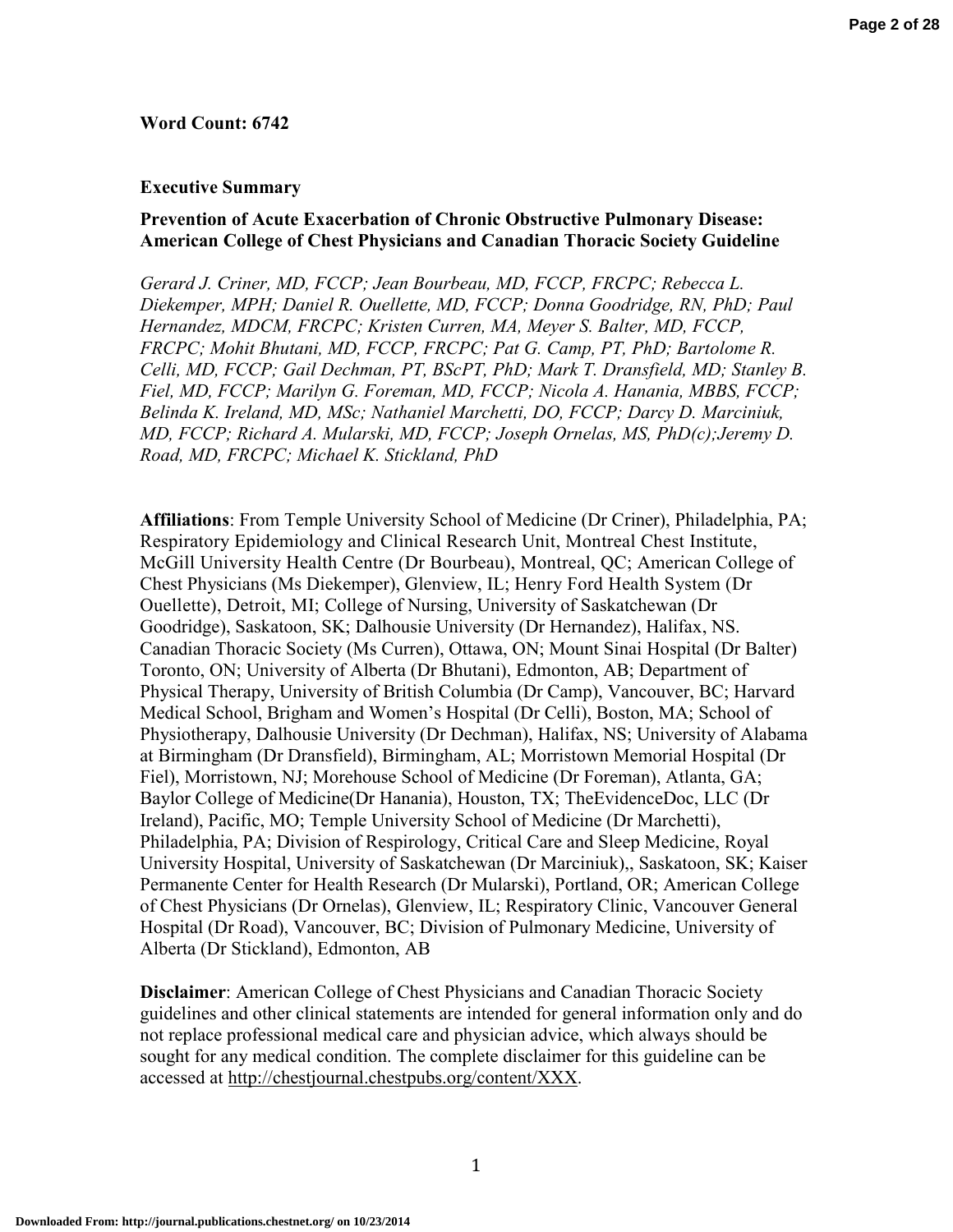**Endorsements:** This guideline is endorsed by the U.S. COPD Coalition, the International Primary Care Respiratory Group, and the Canadian Respiratory Health Professionals.

**Correspondence to**: Gerard J. Criner, MD, FCCP, Temple University School of Medicine, 3401 North Broad St, Philadelphia, PA 19140; e-mail: Gerard.Criner@tuhs.temple.edu

**© 2014 American College of Chest Physicians**. Reproduction of this article is prohibited without written permission from the American College of Chest Physicians (http://www.chestpubs.org/site/misc/reprints.xhtml). **DOI**: XX.XXXX/chest.XX-XXXX

## **CONFLICTS OF INTEREST**

GJC - no disclosure

JB - received grants (for conducting the longitudinal population-based Canadian Cohort Obstructive Lung Disease (CanCOLD) study from: Government grants: Canadian Institute of Health Research Rx&D collaborative program (Astra Zeneca, Boehringer-Ingelheim, GlaxoSmithKline, Merck, Nycomed, Novartis), Canadian Respiratory Research Network (CRRN), Respiratory Health Network of the FRQS and Research Institute of the MUHC.

RLD - I am a co-developer of the DART tool, which was used in the AECOPD Guideline to assess the quality of the systematic reviews that informed some of the recommendations.

DRO – no disclosure

DG – no disclosure

PH - institution has received pharmaceutical company grant monies for research studies on which I have been an investigator: CSL Behring; Boehringer Ingelheim; Grifols. My institution has received grant monies for research studies on which I have been an investigator: CIHR; Lung Association of Nova Scotia. I have participated in speaking activities, industry advisory committees, or other activities related to industry sources with the following pharmaceutical companies: Actelion; Almirall; AstraZeneca; Boehringer Ingelheim; GlaxoSmithKline; Merck; Novartis.

KC – no disclosure

MSB - over the past 3 years I have served on Advisory Boards for Almirall, AstraZeneca, Boehringer-Ingelheim, GlaxoSmithKline, MerckFrosst, Novartis, and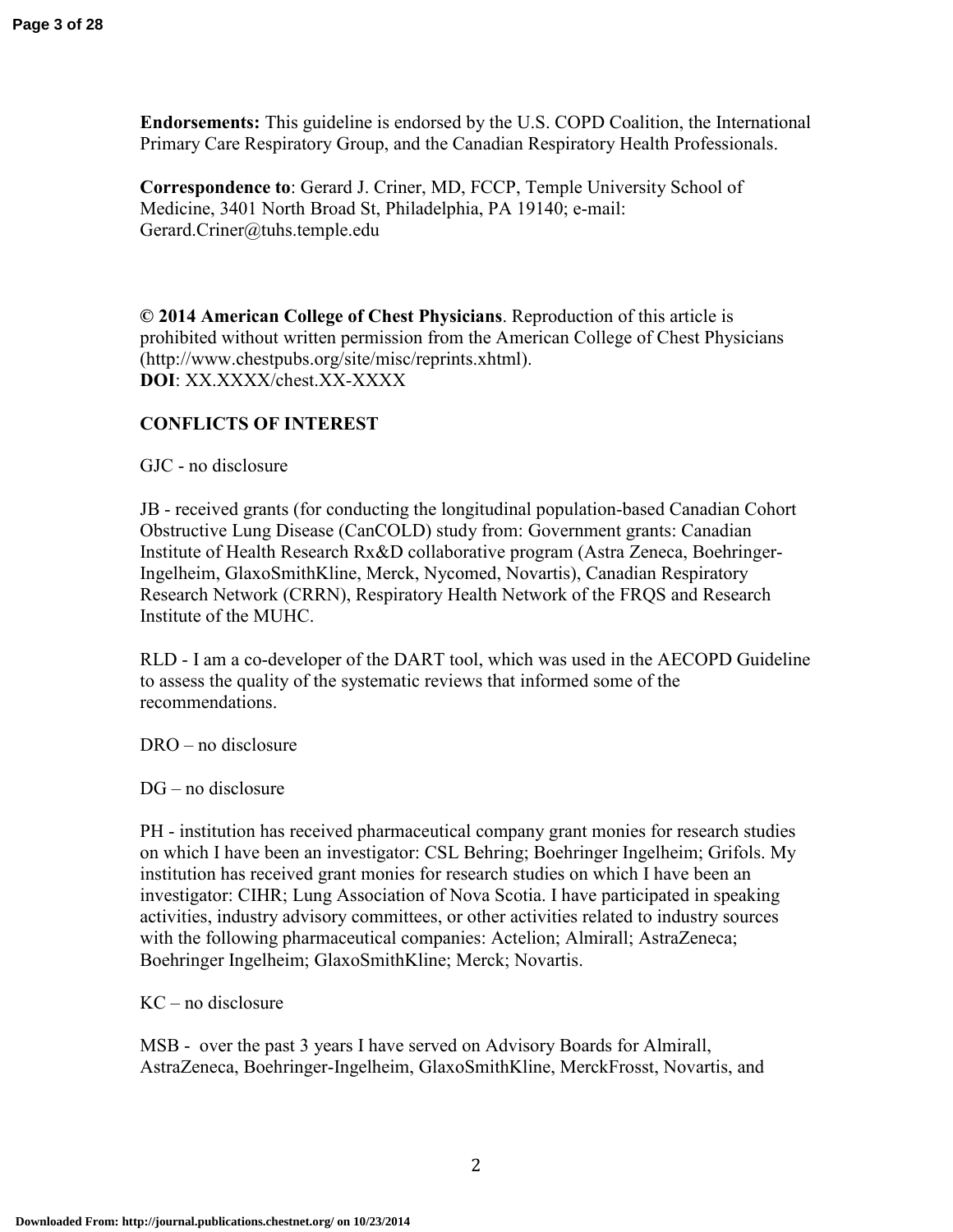Takeda. I have presented at Continuing Education Meetings supported by Almirall, AstraZeneca, Boehringer-Ingelheim, MerckFrosst, Novartis, and Takeda.

MB - receives university grant money, pharmaceutical grant money, grant money from government organizations in Canada, participates in speakers bureaus and speaks publicly on the topic of AECOPD.

PGC - has received operating grant funding from the Canadian Institutes of Health Research, the Canadian Lung Association and the Physiotherapy Foundation of Canada. She has received research infrastructure funding from the Canadian Foundation of Innovation and the BC Lung Association. She has received a Scholar Award from the Michael Smith Foundation of Health Research. She has received honoraria for speaking engagements from the Canadian Lung Association and the UBC Respiratory Division.

BRC - Division has received grants from Astra Zeneca to complete research studies. Has been on an Advisory Board or served as a consultant to Glaxo Smith Kline, Boehringer-Ingelheim, Almirall, Astra Zeneca, Takeda, Novartis. I do not have shares or interest in any company, neither does any member of my family. I have not received or had any relationship with tobacco money.

GD - has no financial conflict of interest related to the content or publication of this manuscript. Speaks to health professionals about the management of COPD, including AECOPD

MTD - has served as a consultant for GSK, BI, and Ikaria. His institution has received research grant support from AHA, NHLBI, GSK and Forest and has received contracted support for enrollment in clinical trials from Aeris, BI, Boston Scientific, Centocor, GSK, Forest, Otsuka, Pearl, Pfizer, PneumRx, and Pulmonx.

SBF – has received grant support from the Cystic Fibrosis Foundation and grants for clinical trials from Vertex, Gilead, Novartis and PTC Therapeutics.

MGF – no disclosures

NAH - consultant to Boehringer Ingelheim, Sunovion, Novartis, Mylan, Pearl and Pfizer. Institution receives grant support on my behalf from GSK, Boehringer, Pfizer, Pearl,Sunovion and Pfizer

BKI - no disclosure

NM - served as PI for a pharmaceutical funded clinical trial with GSK.

DDM - in the last 3 years, Dr. Marciniuk has provided consultation for Health Canada, the Public Health Agency of Canada, and the Saskatoon Health Region. He has received research funding (all held and managed by the University of Saskatchewan) from AstraZeneca, Boehringer Ingelheim, the Canadian Institutes of Health Research, Forest,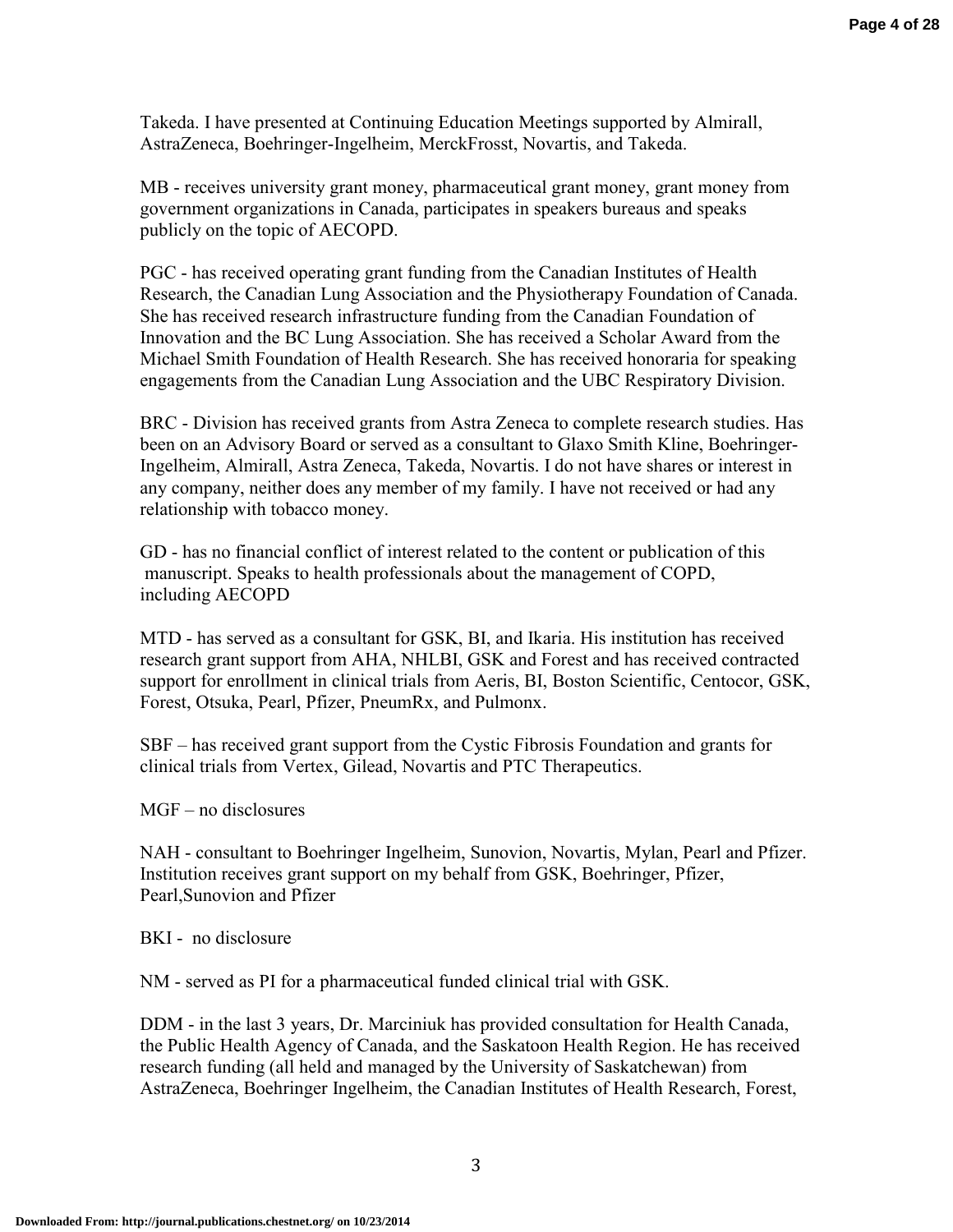Lung Association of Saskatchewan, Novartis, Pfizer, Saskatchewan Health Research Foundation, and Schering-Plough. He holds Fiduciary Positions with the American College of Chest Physicians, the Chest Foundation, and the Lung Health Institute of Canada.

RAM - no disclosure

JO – no disclosure

JDR – no disclosure

MKS - no disclosure

## **INTRODUCTION**

Chronic obstructive pulmonary disease (COPD) is a common disease with substantial associated morbidity and mortality. Patients with COPD usually have a progression of airflow obstruction that is not fully reversible and can lead to a history of progressive worsening breathlessness that can impact daily activities and health-related quality of life.<sup>1-3</sup> COPD is the fourth leading cause of death in Canadian men and women<sup>4</sup> and the third in the U.S., it claimed 133,965 U.S. lives in 2009.<sup>5</sup> In 2011, 12.7 million U.S. adults were estimated to have COPD.<sup>6</sup> However, approximately 24 million U.S. adults have evidence of impaired lung function, indicating an under diagnosis of COPD.<sup>7</sup> While  $4\%$ of Canadians aged 35 to 79 self-reported being diagnosed with COPD, direct measurements of lung function from the Canadian Health Measures Survey (CHMS) indicate that 13% of Canadians had a lung function score indicative of COPD.<sup>4</sup>

COPD is also costly. In 2009, COPD caused 8 million office visits, 1.5 million emergency department visits, 715,000 hospitalizations, and 133,965 deaths in the United States.<sup>8</sup> In 2010, U.S. costs for COPD was projected to be approximately \$49.9 billion, including \$29.5 billion in direct health care expenditures, \$8.0 billion in indirect morbidity costs and \$12.4 billion in indirect mortality costs.<sup>9</sup> Exacerbations account for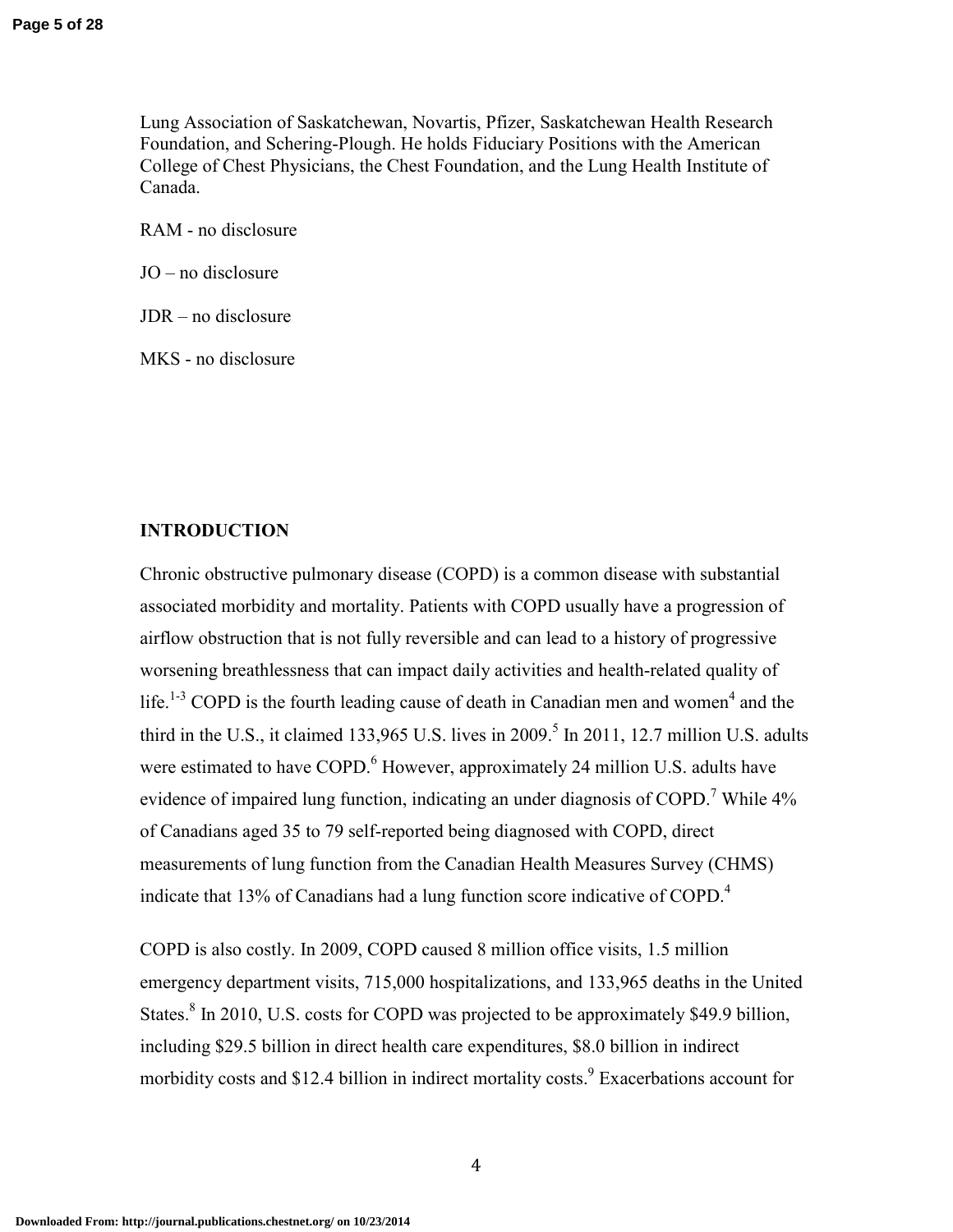most of the morbidity, mortality, and costs associated with COPD. The economic burden associated with moderate and severe exacerbations in Canada has been estimated in the range of \$646 million to \$736 million per annum.<sup>10</sup> This value may be an underestimate given that the prevalence of moderate exacerbations is not well documented, COPD is under-diagnosed and prevalence of hospitalization due to COPD is increasing.<sup>11</sup>

Exacerbations are to COPD what myocardial infarctions are to coronary artery disease: they are acute, trajectory-changing, and often deadly manifestations of a chronic disease. Exacerbations cause frequent hospital admissions, relapses, and readmissions;<sup>12</sup> contribute to death during hospitalization or shortly thereafter;<sup>12</sup> dramatically reduce the quality of life;<sup>12,13</sup> consume financial resources;<sup>12,14</sup> and hasten a progressive decline in pulmonary function, a cardinal feature of COPD. Hospitalization due to exacerbations accounts for more than 50% of the cost of managing COPD in North America and Europe.15,16

COPD exacerbation has been defined as "an event in the natural course of the disease characterized by a baseline change in the patient's dyspnea, cough and/or sputum that is beyond the normal day to day variations, is acute in onset, and may warrant a change in regular medication in a patient with underlying COPD."17,18 Exacerbation in clinical trials has been defined for operational reasons based on whether there is an increase in treatment beyond regular treatment or urgent treatment is required in an emergency room or hospital. Exacerbation treatment in clinical trials is usually defined by the use of antibiotics and/or systemic corticosteroids.<sup>19</sup> The severity of the exacerbation is then ranked or stratified according to the outcome: mild, when the clinical symptoms are present but no change in treatment or outcome is recorded; moderate when the event results in a change in medication such as the use of antibiotics and/or systemic corticosteroids; or severe when the event leads to a hospitalization.<sup>1</sup>

Two-thirds of exacerbations are associated with respiratory tract infections or air pollution, but one-third present without an identifiable cause.<sup>17</sup> Exacerbations remain poorly understood in terms of cause but also in terms of treatment and prevention.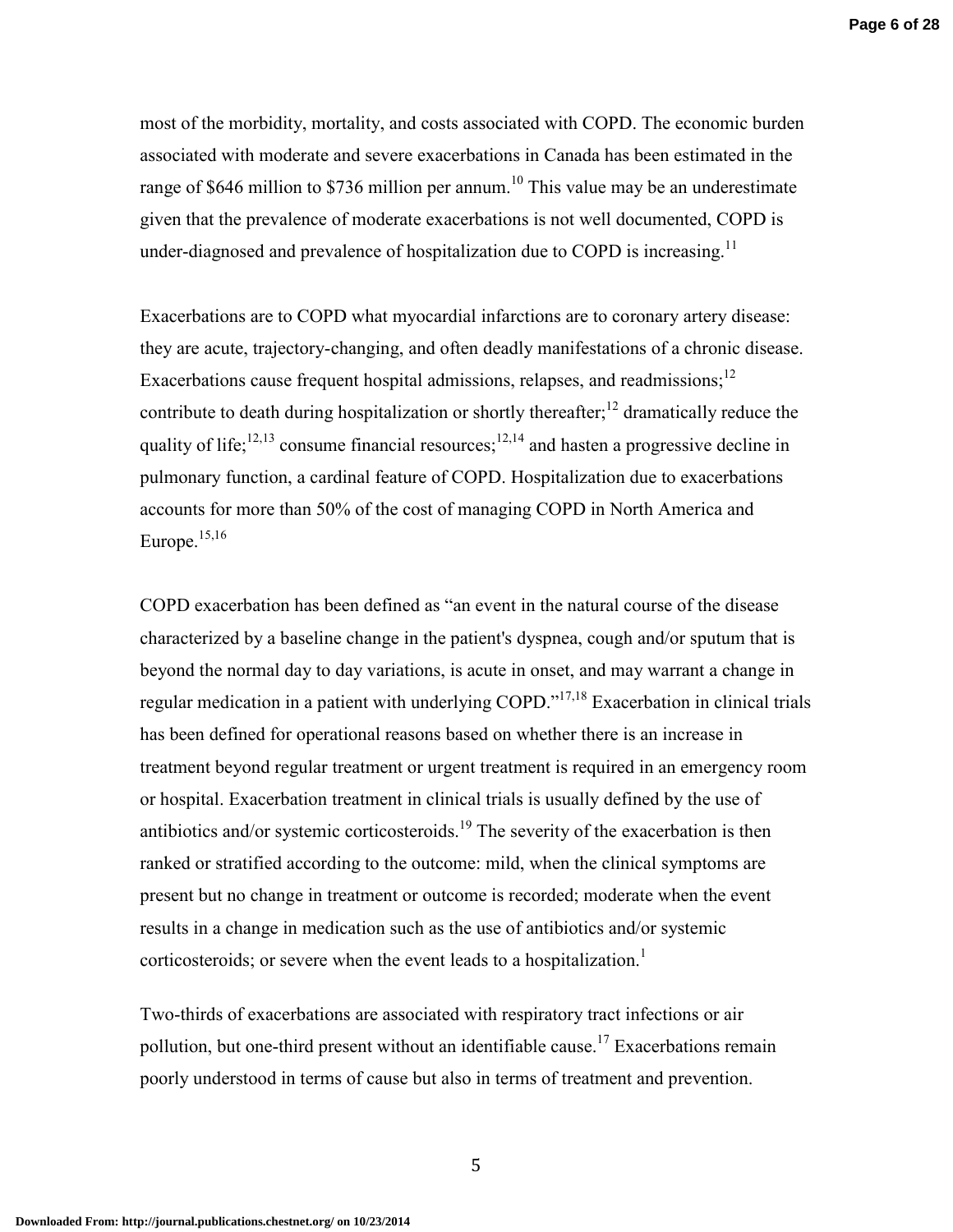Although the management of an acute exacerbation has been the primary focus of clinical trials, the prevention of acute exacerbations has not been a major focus until recently. Most current COPD guidelines focus on the general diagnosis and evaluation of the COPD patient, the management of stable disease and the diagnosis and management of acute exacerbations.<sup>1,20</sup> Although current COPD guidelines state that prevention of exacerbations is possible, little guidance is provided to the clinician regarding current available therapies for prevention of COPD exacerbations.<sup>1,20</sup> Moreover there are recent new therapies that have promise in preventing acute exacerbations, and would benefit from critical review of their efficacy in the exacerbation prevention management of the COPD patient.<sup>21-23</sup> The ACCP and CTS jointly commissioned this evidence-based guideline on the prevention of COPD exacerbations to fill this important void in COPD management.

The overall objective of this American College of Chest Physicians (CHEST) and Canadian Thoracic Society (CTS) joint evidence-based guideline (AECOPD Guideline) was to create a practical, clinically useful document to describe the current state of knowledge regarding the prevention of acute exacerbations according to major categories of prevention therapies. We accomplished this by utilizing recognized document evaluation tools to allow us to assess and choose the most appropriate studies and evidence to extract meaningful data and grade the level of evidence to support the recommendation in a balanced and unbiased fashion. The AECOPD Guideline is unique not only for the topic of the guideline, prevention of acute COPD exacerbations, but also for the first-in-kind partnership between two of the largest thoracic societies of North America. The Guidelines Oversight Committee (GOC) of the American College of Chest Physicians in partnership with the COPD Clinical Assembly of the Canadian Thoracic Society launched this project with the objective that a systematic review and critical evaluation of the published literature that was conducted by clinical experts and researchers in the field of COPD would lead to a series of recommendations to assist clinicians in their management of the COPD patient. This guideline is unique because a group of interdisciplinary clinicians who have special expertise in COPD clinical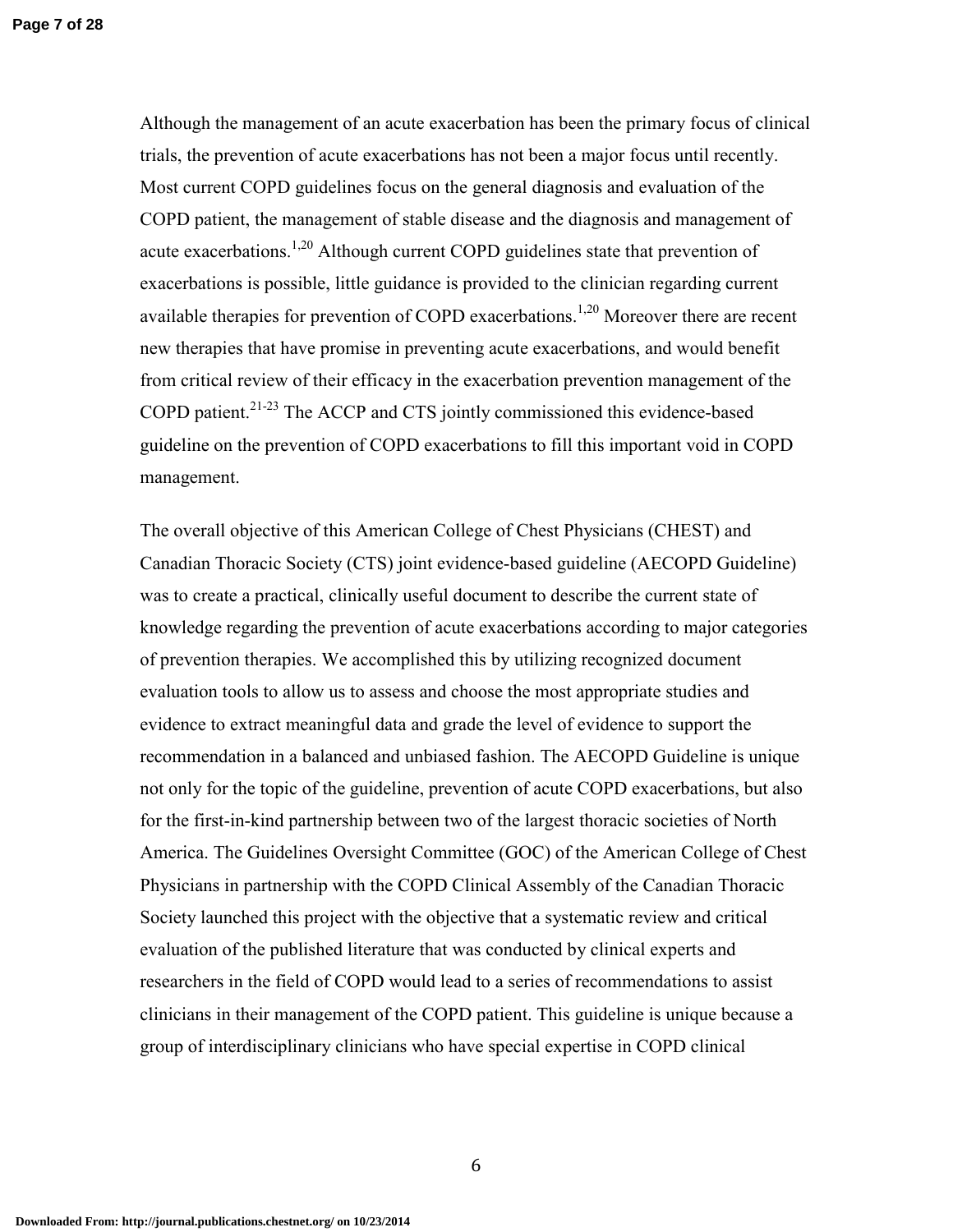research and care led the development of the guideline process with the assistance of methodologists.

## **METHODS**

Members from the American College of Chest Physicians (CHEST, formerly known as ACCP) and Canadian Thoracic Society (CTS) were selected to participate on the AECOPD Guideline Panel based on their expertise in the field. Panelists were assigned to 1 of 3 writing groups that addressed each key question. The groups were referred to as PICO groups since the key questions were developed using the PICO format, which defines the population, intervention, comparator, and outcome of interest. The 3 PICO questions that addressed the prevention of acute exacerbations of COPD were nonpharmacologic therapies, inhaled therapies, and oral therapies. Systematic reviews were conducted to inform the evidence-base for the recommendations developed by each PICO group. Recommendations were graded using the CHEST Grading System.<sup>24,25</sup> Panelists who did not report any substantial conflicts of interest were permitted to vote on all of the recommendations. Controversial recommendations went through up to 3 rounds of voting before being improved for inclusion in the AECOPD Guideline.

## **RECOMMENDATIONS**

## *PICO 1: Do non-pharmacologic treatments and vaccinations prevent/decrease acute exacerbations of COPD?*

## **Background**

Effective support and management of individuals at risk to develop AECOPD demands a comprehensive and patient-centered approach. The widely adopted Chronic Care Model  $(CCM)^{26,27}$  recognizes that improvements in care require approaches incorporating patient, provider and system level interventions. Key elements of the CCM include: the health system; delivery system design (including case management); decision support; clinical information systems; self-management support (including assessment, goal-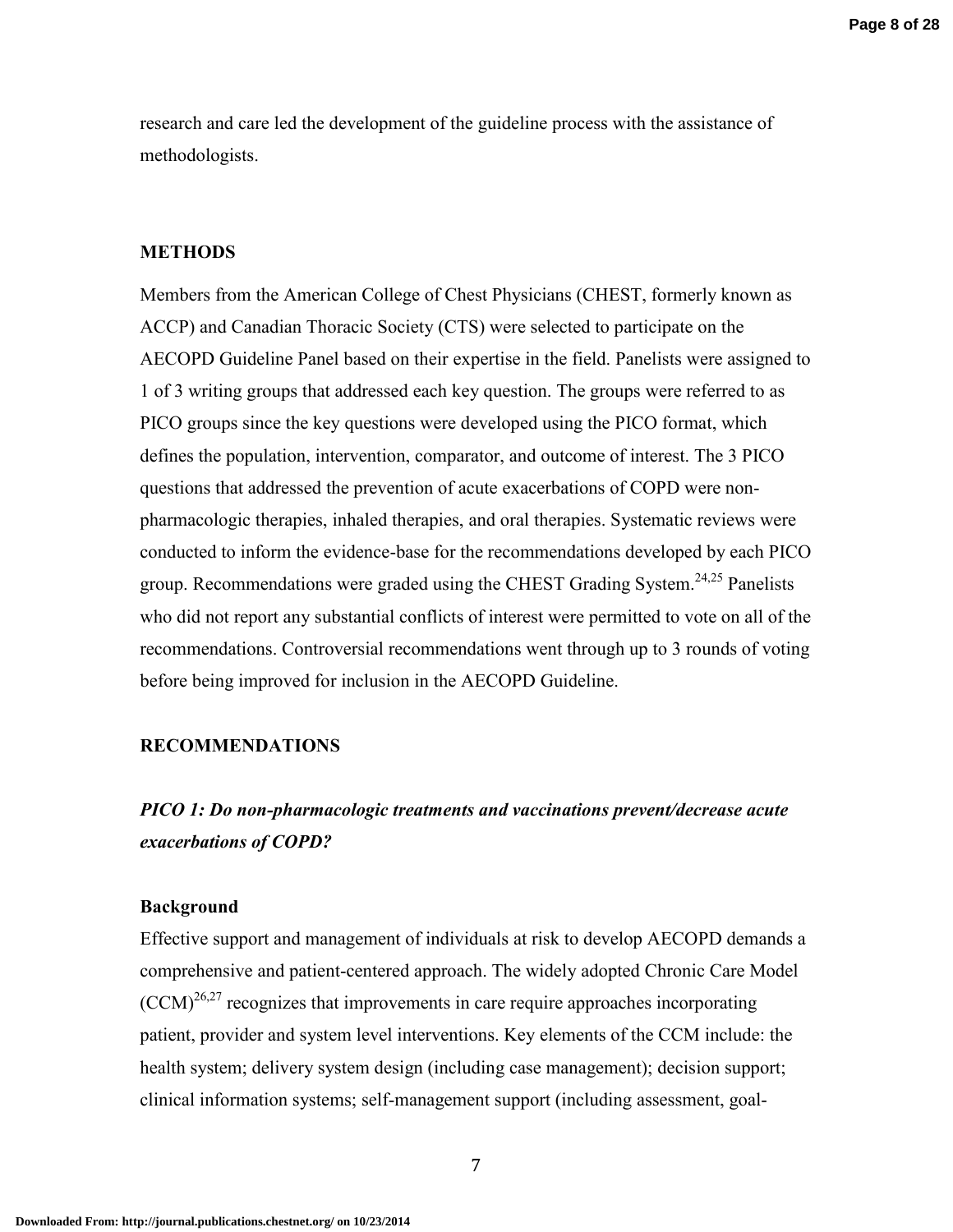setting, action planning, problem solving and follow-up) and the community. The importance of incorporating non-pharmacological approaches into the care of this population is reflected in international guidelines for COPD management.<sup>20,28,29</sup>

PICO question 1 addresses the following categories: a) pneumococcal vaccinations; b) influenza vaccinations; c) smoking cessation programs; d) pulmonary rehabilitation; e) education/action plans/case management; and f) telemonitoring.

These topics may be considered "complex interventions"<sup>30</sup> in that they contain multiple interacting components and possess non-linear causal pathways subject to a host of variables.<sup>31</sup> Rigorous evaluation of complex interventions can be complicated by numerous factors, including the need to adapt interventions to local contexts and issues of feasibility and acceptability.<sup>32</sup> Many of the non-pharmacological trials have limitation with respect to methodological aspects such as how the intervention was standardized, and the details of the experimental treatment and comparator as they were implemented. Prevention of exacerbations was often not the primary outcome for many studies examining the efficacy and effectiveness of non-pharmacological interventions, thus limiting our ability to make definitive recommendations. We recognize that some interventions may have beneficial outcomes relevant to overall health and quality of life but insufficient to recommend their use to prevent exacerbations.

## **PICO 1 Recommendations**

**1. In patients with COPD, we suggest administering the 23-valent pneumococcal vaccine as part of overall medical management but did not find sufficient evidence that pneumococcal vaccination prevents acute exacerbations of COPD** (Grade 2C).

**Underlying values and preferences**: This recommendation places high value on the benefits of pneumococcal vaccine for general health and we endorse existing guidelines that recommend it for COPD patients. Although evidence does not specifically support using the vaccine for the prevention of acute exacerbations, multiple bodies including the CDC and WHO recommend the use of pneumococcal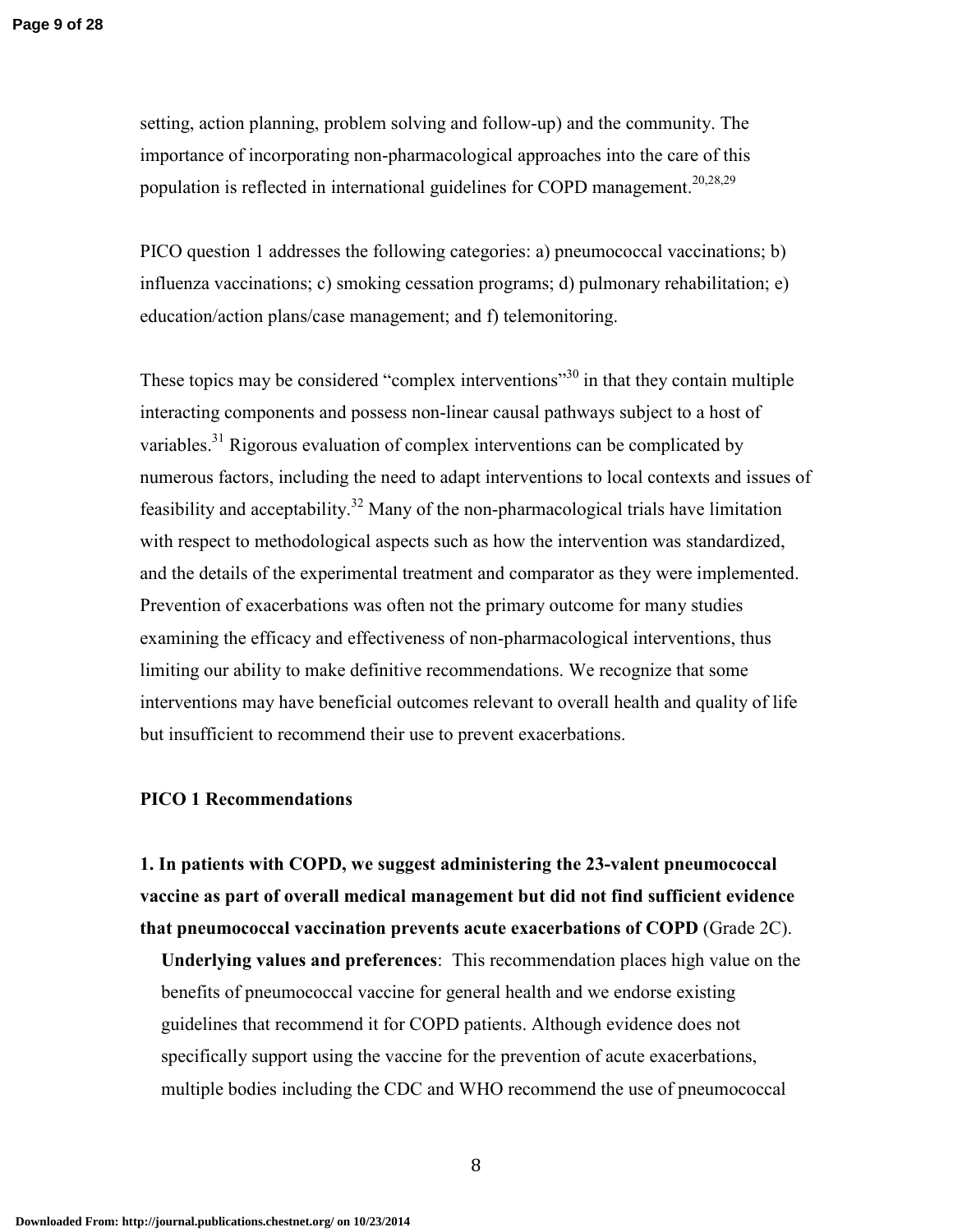vaccine for all adults aged  $\geq 65$  and in all those 19-64 years with underlying medical conditions such as COPD that put them at greater risk of serious pneumococcal infection.

**2. In patients with COPD, we recommend administering the influenza vaccine annually to prevent acute exacerbations of COPD** (Grade 1B).

**Underlying values and preferences:** This recommendation places high value on the benefits of influenza vaccination for general health, the low risk of side effects, and existing guidelines that recommend it for COPD patients. Although the effect and evidence is moderate for the prevention of acute exacerbations in COPD, multiple bodies including the CDC and WHO recommend the use of yearly influenza vaccine for all adults, including those with COPD.

**3. In patients with COPD, we suggest including smoking cessation counseling and treatment using best practices as a component of a comprehensive clinical strategy to prevent acute exacerbations of COPD** (Grade 2C).

**Underlying values and preferences:** This recommendation places high value on the benefits of smoking cessation for all individuals. In particular, it is the only evidencebased intervention that improves prognosis in COPD by mitigating lung function decline and reduces symptoms. Although the effect and evidence for smoking cessation in the prevention of acute exacerbations of COPD is low, evidence exists to support smoking cessation for many reasons: smokers with mild COPD who produce cough and phlegm achieve substantial symptom reductions in the first year after smoking cessation with less lung function decline and less symptoms upon sustained cessation; cigarette smoking may be associated with infections such as pneumonia; among other general health benefits. The benefit from smoking cessation outweighs the risks and a myriad of strategies have been summarized by other guidelines and reviews; in general, effective smoking cessation programs include behavioral, physiological, and psychological components composed of acknowledging current smoking followed by advice to quit, pharmacological therapies (nicotine replacement therapy, antidepressants, nicotine receptor modifier therapy), and counseling (in-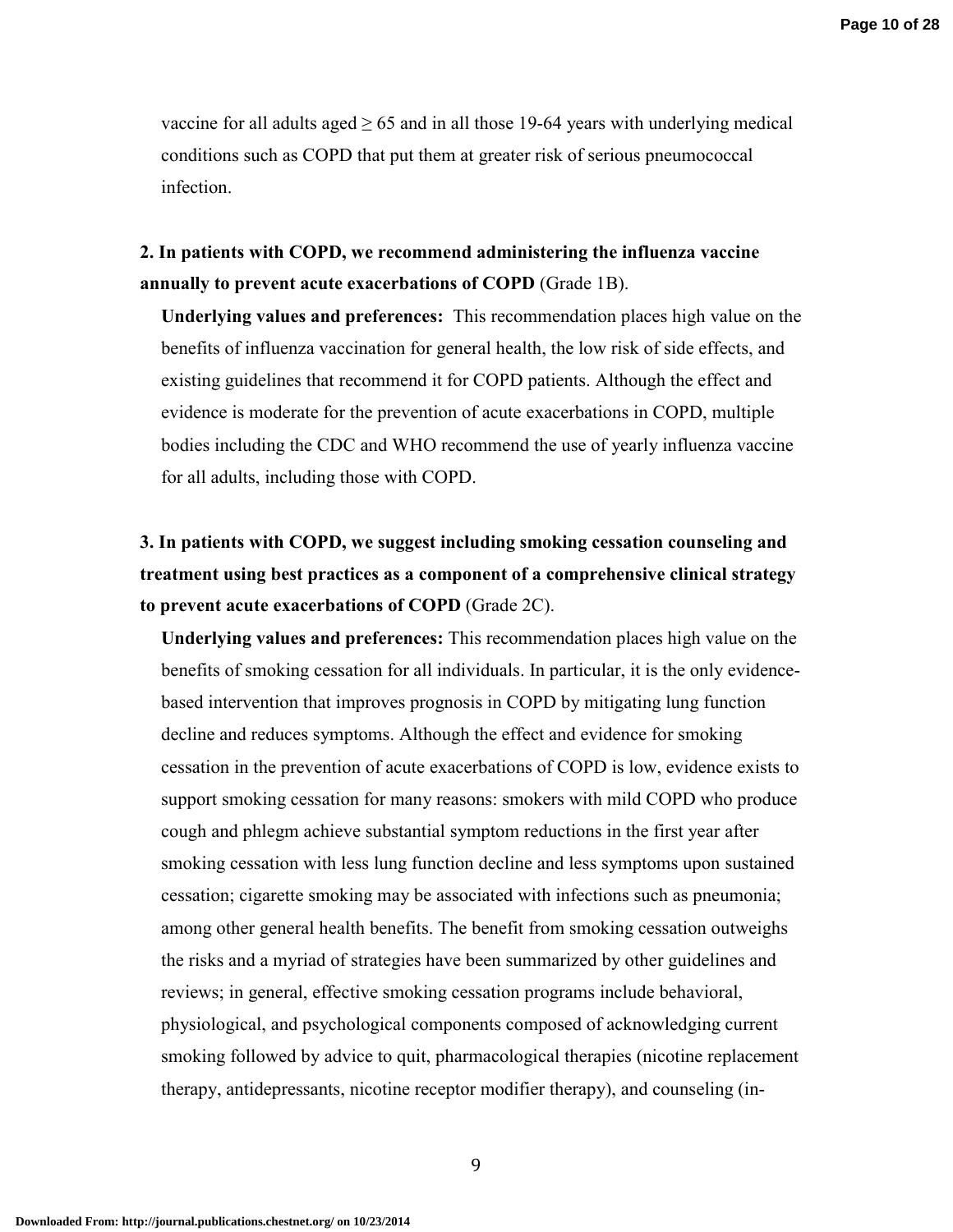person counseling or by telephone) with cessation rates that range from 8.8 – 34.5%. Smoking cessation that includes counseling and pharmacological interventions are cost-effective.

**4. In patients with moderate, severe or very severe COPD who have had a recent exacerbation (i.e., < 4 weeks), we recommend pulmonary rehabilitation to prevent acute exacerbations of COPD** (Grade 1C).

**5. In patients with moderate, severe or very severe COPD who have had an exacerbation > than the past 4 weeks, we do not suggest pulmonary rehabilitation to prevent acute exacerbations of COPD** (Grade 2B).

**Underlying values and preferences:** The pulmonary rehabilitation recommendations place high value on pulmonary rehabilitation reducing the risk of hospitalizations in COPD patients who have had a recent COPD exacerbation (i.e., < 4 weeks post hospitalization**)**. While it has been well established that pulmonary rehabilitation improves quality of life, exercise tolerance and dyspnea, these recommendations do not support pulmonary rehabilitation for the prevention of hospitalizations in COPD patients > 4 weeks post recent hospitalization.

## **6. In patients with COPD, we suggest that education alone should not be used for prevention of acute exacerbations of COPD** (CB).

**Underlying values and preferences:** This recommendation places high value on reducing hospitalizations for COPD exacerbations, as these are associated with increased morbidity and mortality. A lower value was placed on the motivational educational intervention as it is labor intensive compared to traditional education techniques.

## **7. In patients with COPD, we suggest that case management alone should not be used for prevention of acute exacerbations of COPD** (CB).

**Underlying values and preferences:** This recommendation places high value on reducing hospitalizations for COPD exacerbations, as these are associated with increased morbidity and mortality. A lower value was placed on the lack of change in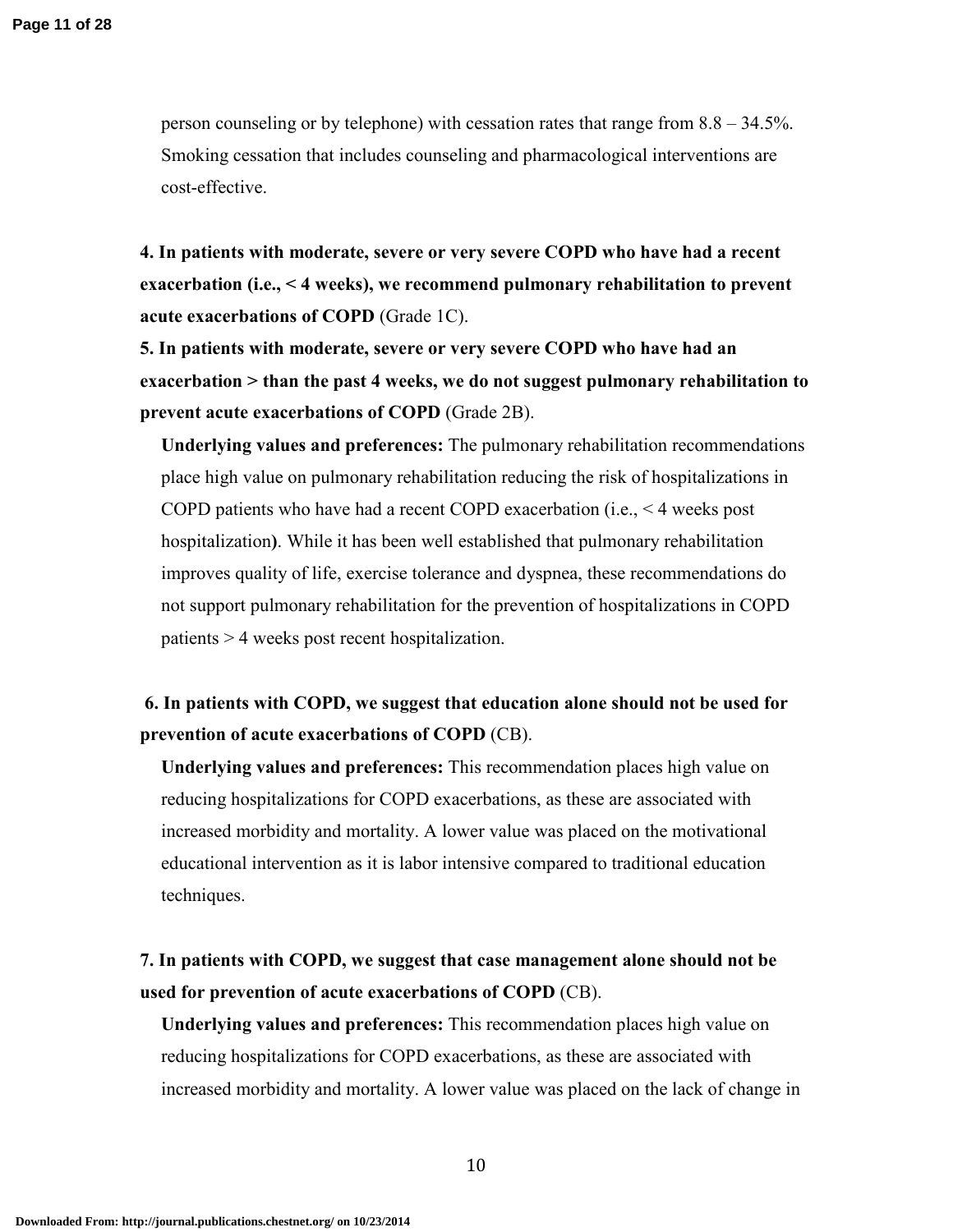quality of life in either group since this information was present for only a small proportion of the entire sample.

**8. In patients with COPD with a previous or recent history of exacerbations, we recommend education and case management that includes direct access to a health care specialist at least monthly, to prevent severe acute exacerbations of COPD, as assessed by decreases in hospitalizations** (Grade 1C).

**Underlying values and preferences:** This recommendation places high value on reducing hospitalizations for COPD exacerbations, as these are associated with increased morbidity and mortality.

**9. In patients with moderate to severe COPD, we suggest education together with an action plan but without case management does not prevent severe acute exacerbations of COPD, as assessed by a decrease in emergency department visits or hospitalizations over a 12 month period** (Grade 2C).

**Underlying values and preferences:** This recommendation places high value on reducing hospitalizations for COPD exacerbations, as these are associated with increased morbidity and mortality.

**10. For patients with COPD, we suggest education with a written action plan and case management for the prevention of severe acute exacerbations of COPD, as assessed by a decrease in hospitalizations and emergency department visits** (Grade 2B).

**Underlying values and preferences:** This recommendation places high value on reducing COPD related hospitalizations, as these are associated with increased morbidity and mortality. Hospitalizations were felt to best reflect exacerbations as increased physician visits or increased medication use could be a result of the intervention to prevent an exacerbation. High value was also placed on changes in individuals with a history of exacerbations and on outcomes that specifically identified COPD related hospitalizations. The recommendation reflects the fact that one study reported increased mortality in the intervention group. Although we don't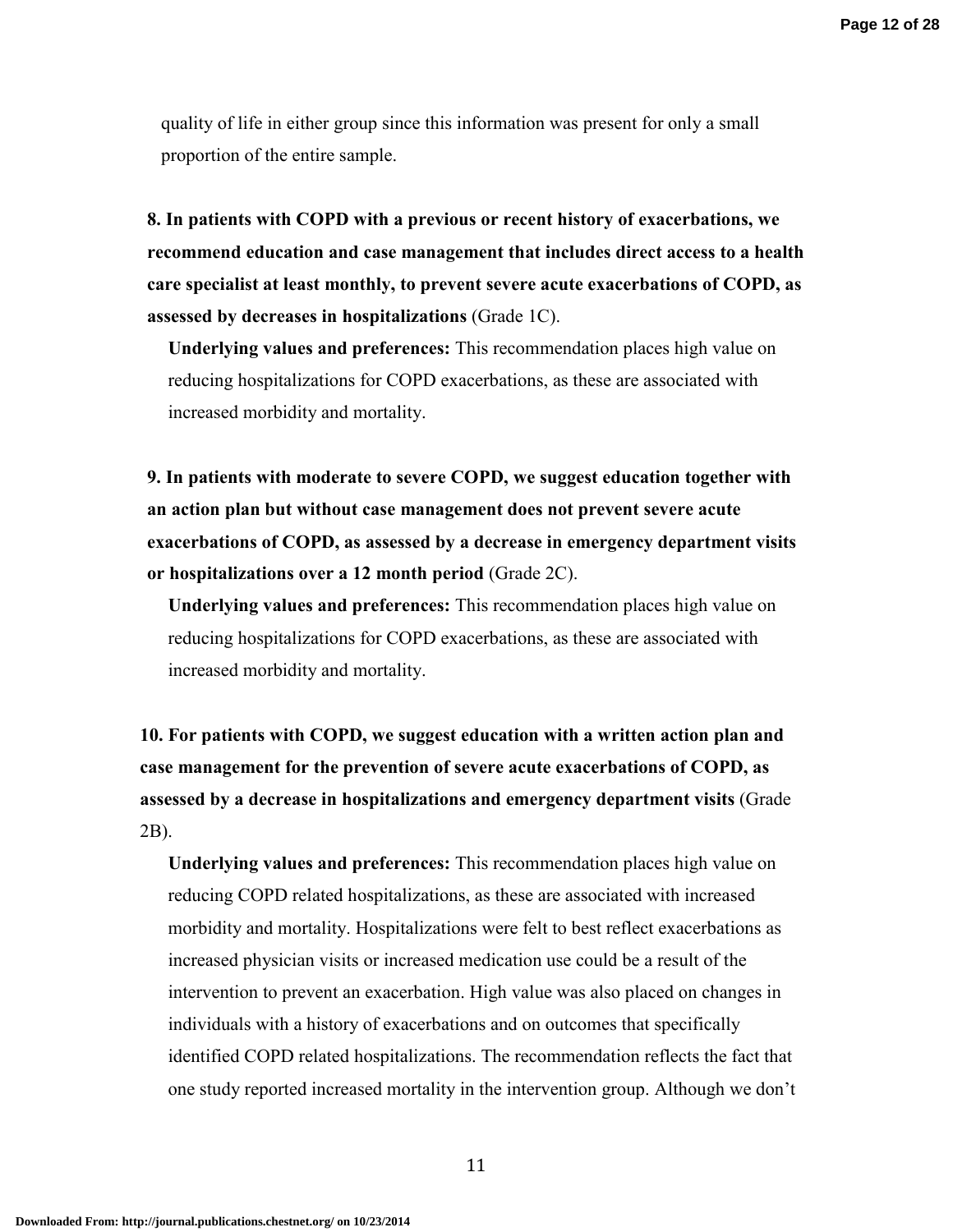know the reason for increased mortality in this one study, patients with underlying severe disease and clinical instability need close attention and careful followup. This point emphasizes that specially trained staff is required to supervise this intervention and patient selection must be individualized.

**11. For patients with COPD, we suggest that telemonitoring compared to usual care does not prevent acute exacerbations of COPD, as assessed by decreases in emergency room visits, exacerbations or hospitalizations over a 12-month period**  (Grade 2C).

**Underlying values and preferences:** There is insufficient evidence at this time to support the contention that telemonitoring prevents COPD exacerbations.

## *PICO 2: Does maintenance inhaled therapy prevent/decrease acute exacerbations of COPD?*

#### **Background**

 An extensive amount of data is available regarding the effects of inhaled therapy on the treatment and prevention of acute exacerbation of COPD. To examine this area in a systematic fashion we organized the analysis of the efficacy of inhaled therapy to prevent COPD exacerbations into separate analyses of short-acting  $\beta_2$ -agonists and short-acting muscarinic antagonists vs. placebo and long-acting  $\beta_2$ -agonists and long-acting muscarinic antagonists vs. placebo to each other, and, in combination. Similarly we compared inhaled corticosteroids to placebo and the combination of long-acting  $β<sub>2</sub>$ agonists plus inhaled corticosteroids to placebo and vs. long-acting muscarinic antagonists and the combination of all three inhaled agents to placebo to prevent COPD exacerbations.

#### **PICO 2 Recommendations**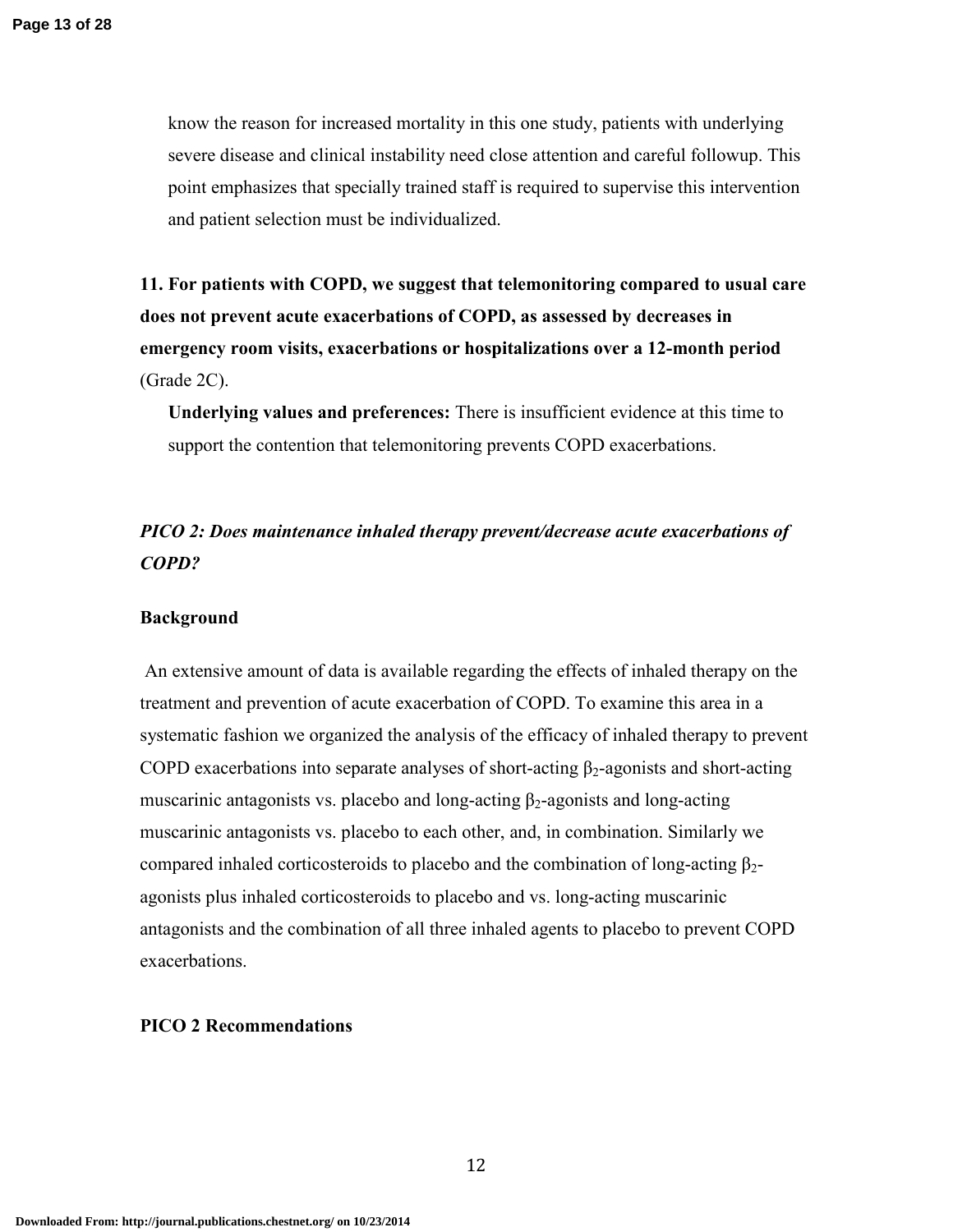**Page 14 of 28**

**12. In patients with moderate to severe COPD, we recommend the use of long-acting β2-agonist compared to placebo to prevent moderate to severe acute exacerbations of COPD** (Grade 1B).

**Underlying values and preferences**: This recommendation places high value on long-acting  $\beta_2$ -agonist therapy reducing the risk of acute exacerbations of COPD, both moderate (required course of oral steroids and/or antibiotics) and severe (required hospitalization) together with the comparative benefit of long-acting  $\beta_2$ agonist therapy improving quality of life and lung function compared to placebo. This recommendation also acknowledges that there are no significant differences in serious adverse events or incidence of mortality between long-acting  $\beta_2$ -agonist therapy vs. placebo in this patient group.

**13. In patients with moderate to severe COPD, we recommend the use of a longacting muscarinic antagonist compared to placebo to prevent moderate to severe acute exacerbations of COPD** (Grade 1A).

**Underlying values and preferences**: This recommendation places high value on long-acting muscarinic antagonists on reducing the risk of acute exacerbations of COPD, both moderate (required course of oral steroids and/or antibiotics) and severe together with the comparative benefit of a long-acting muscarinic antagonist improving quality of life and lung function compared to placebo. Although pooled analyses show a reduction in COPD hospitalization with use of a long acting muscarinic antagonist compared to placebo, it does not reach statistical significance for all-cause hospitalization. This recommendation also acknowledges that there are no significant differences in serious adverse events or incidence of mortality between long-acting muscarinic antagonists vs. placebo in this patient group.

**14. In patients with moderate to severe COPD, we recommend the use of long-acting muscarinic antagonists compared to long-acting β2-agonist to prevent moderate to severe acute exacerbations of COPD** (Grade 1C).

**Underlying values and preferences**: This recommendation places high value on long-acting muscarinic antagonists to reduce the risk of acute exacerbations of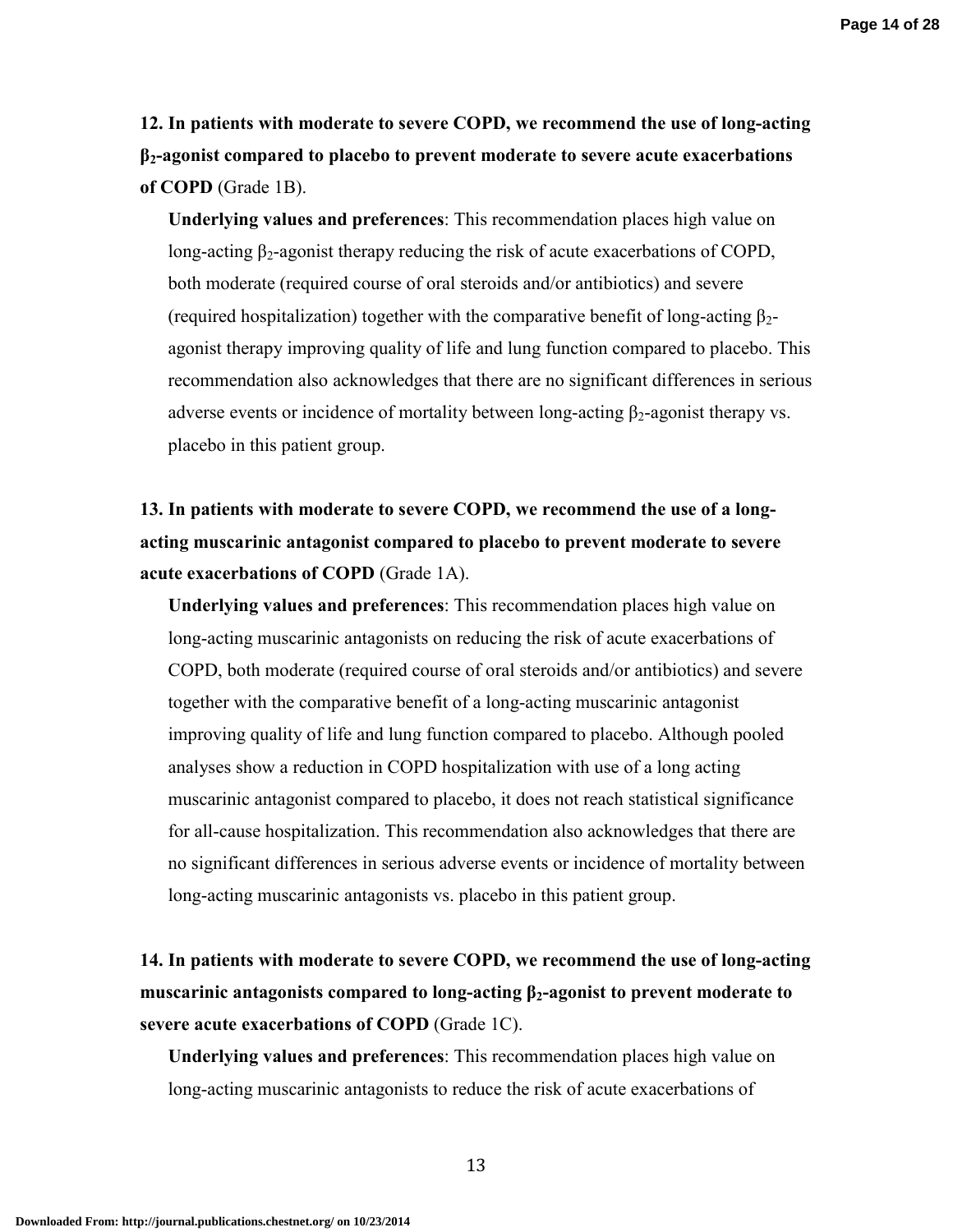COPD, both moderate (required course of oral steroids and/or antibiotics) and severe (required hospitalization) together with the comparative benefit of long-acting muscarinic antagonists having a lower rate of non-fatal serious adverse events compared with long-acting  $\beta_2$ -agonist. This comparative benefit may not apply with the new ultra-long-acting  $\beta_2$ -agonists that are once daily medication. Although pooled analyses show a reduction in COPD hospitalization with use of a long acting muscarinic antagonist compared to placebo, it does not reach statistical significance for all-cause hospitalization. A lower value was placed on the lack of statistically significant differences in changes in lung function, quality of life or patient symptoms between the two drug groups.

**15. In patients with moderate to severe COPD, we suggest the use of a short-acting muscarinic antagonist compared to short acting β2-agonist monotherapy to prevent acute mild-moderate exacerbations of COPD** (Grade 2C).

**Underlying values and preferences:** This recommendation places value on a shortacting muscarinic antagonist to reduce the risk of acute exacerbations of COPD together with the comparative benefit of a short-acting muscarinic antagonist to improve quality of life and lung function compared to short-acting β2-agonist monotherapy. There is no data that favors one therapy over the other in terms of COPD hospitalizations. This recommendation also acknowledges that medication related adverse events were less in the short-acting muscarinic antagonist compared to the short-acting  $\beta_2$ -agonist group.

**16. In patients with moderate to severe COPD, we suggest the use of short-acting muscarinic antagonist plus short-acting β2-agonist compared to short-acting β2 agonist alone to prevent acute moderate exacerbations of COPD** (Grade 2B).

**Underlying values and preferences**: This recommendation places value on shortacting muscarinic antagonist plus short acting  $\beta_2$ -agonist reducing the risk of acute exacerbations of COPD together with the comparative small benefits of short-acting muscarinic antagonist plus short-acting  $\beta_2$ -agonist improving quality of life, exercise tolerance and lung function compared to short-acting beta agonist alone. This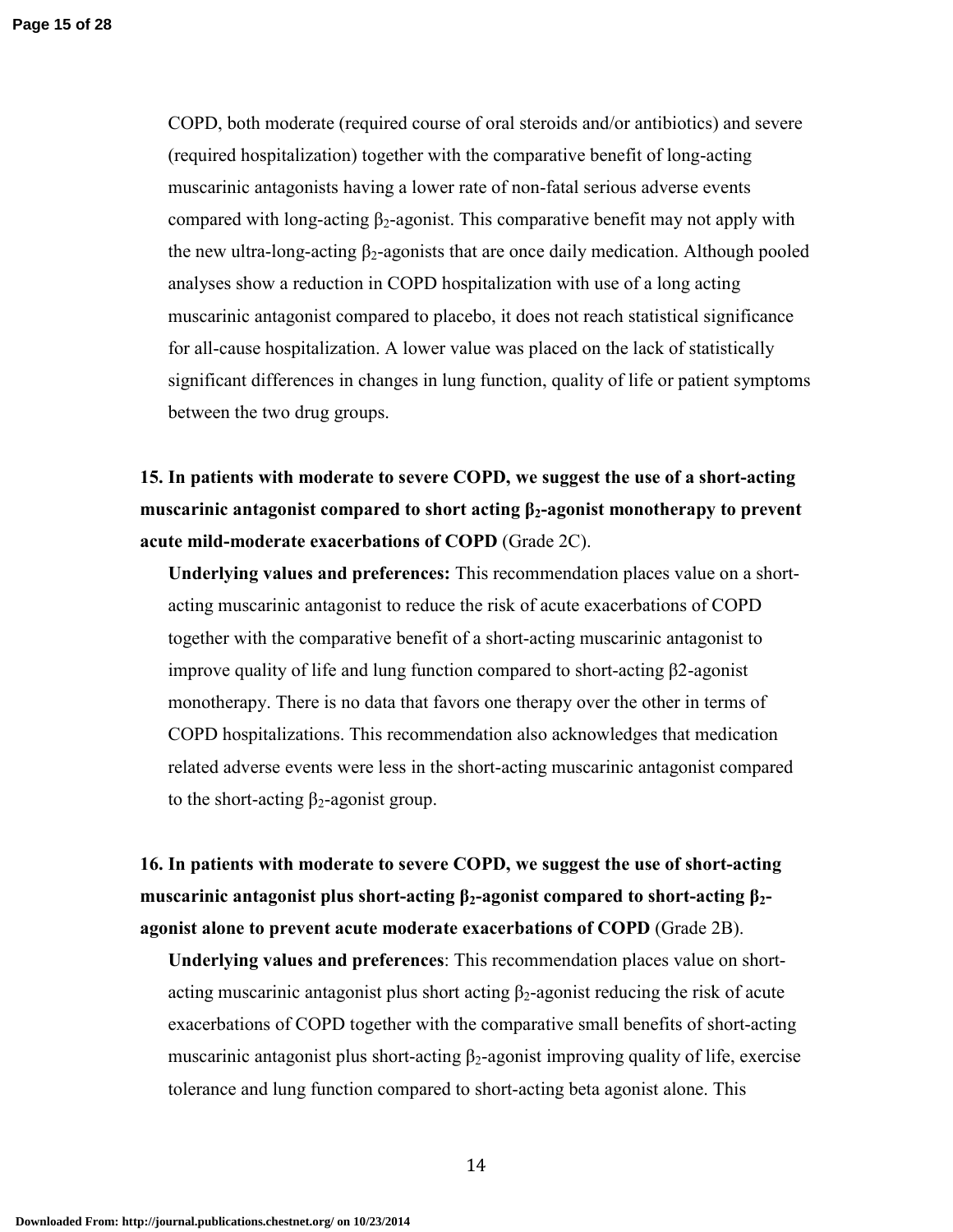recommendation also acknowledges that there are no significant differences in serious adverse events with the use of short-acting muscarinic antagonist plus short-acting  $\beta_{2}$ agonists vs. short-acting  $\beta_2$ -agonist alone.

**17. In patients with moderate to severe COPD, we suggest the use of long-acting β2 agonist monotherapy compared to short-acting muscarinic antagonist monotherapy to prevent acute exacerbations of COPD** (Grade 2C).

**Underlying values and preferences:** This recommendation places value on longacting  $\beta_2$ -agonist therapy reducing the risk of acute exacerbations of COPD in patients treated with long-acting  $\beta_2$ -agonist monotherapy over short- acting muscarinic antagonist monotherapy and the comparative value of long acting  $\beta_{2}$ agonist monotherapy improving lung function, quality of life and dyspnea scores to short-acting muscarinic antagonist monotherapy. There is no data that favors one therapy over the other in terms of COPD hospitalizations. This recommendation also acknowledges that there are no significant differences in serious adverse events with the use of long-acting  $\beta_2$ -agonist monotherapy over short-acting muscarinic antagonist monotherapy.

**18. In patients with moderate to severe COPD, we recommend the use of a long– acting muscarinic antagonist compared to a short acting muscarinic antagonist to prevent acute moderate to severe exacerbations of COPD** (Grade 1A).

**Underlying values and preferences:** This recommendation places high value on a long–acting muscarinic antagonist reducing the risk of acute exacerbations of COPD, both moderate (required course of oral steroids and/or antibiotics) and severe (required hospitalization) together with the comparative benefit of long–acting muscarinic antagonist improving quality of life and lung function compared to shortacting muscarinic antagonist. This recommendation also acknowledges that there were fewer nonfatal serious adverse events in subjects treated with long-acting muscarinic antagonist compared to short-acting muscarinic antagonist.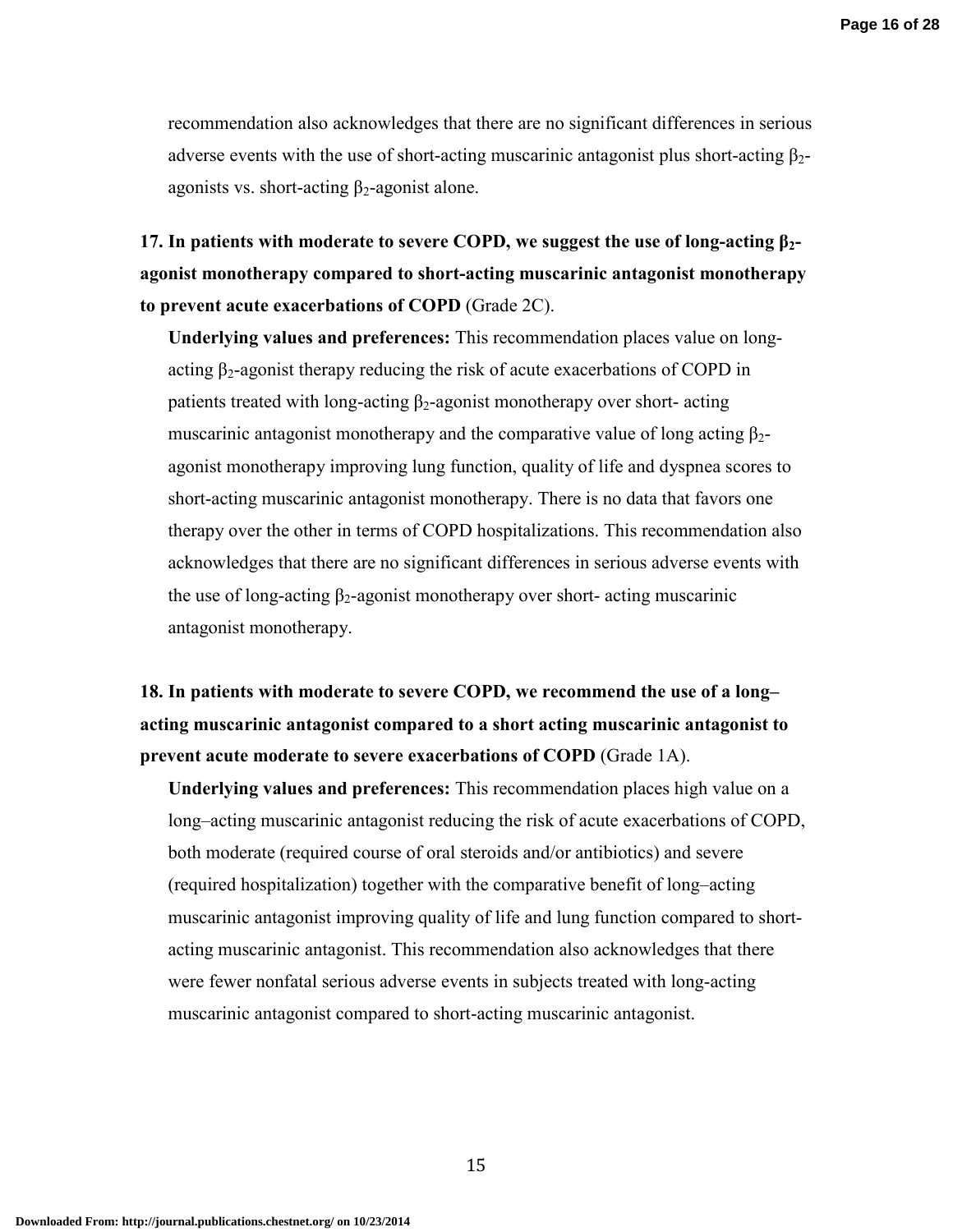**Page 17 of 28**

**19. In patients with moderate to severe COPD, we suggest the combination use of a short-acting muscarinic antagonist plus long acting β2-agonist compared to long acting β2-agonist monotherapy to prevent acute mild to moderate exacerbations of COPD** (Grade 2C).

**Underlying values and preferences:** This recommendation places value on the combination of a short-acting muscarinic antagonist plus long-acting  $\beta_2$ -agonist therapy on reducing the risk of acute exacerbations of COPD in patients compared to the use of long-acting  $\beta_2$ -agonist therapy alone and the comparative value of shortacting muscarinic antagonist plus long-acting  $\beta_2$ -agonist therapy improving lung function, quality of life and dyspnea scores compared to long-acting  $\beta_2$ -agonist monotherapy. There is no data that favors one therapy over the other in terms of COPD hospitalizations. This recommendation also acknowledges that there are no significant differences in serious adverse events with the combination use of shortacting muscarinic antagonist plus long-acting  $\beta_2$ -agonist therapy vs. long-acting  $\beta_2$ agonist therapy alone.

**20. For patients with stable moderate, severe and very severe COPD, we recommend maintenance inhaled, combination ICS/LABA therapy (and not ICS monotherapy) compared to placebo to prevent acute exacerbations of COPD** (Grade 1B).

**Underlying values and preferences**: This recommendation places high value on reducing the risk of acute exacerbations of COPD together with slowing of the rate of decline in health-related quality of life; and a relatively lower value on the risk/consequences of oral candidiasis, hoarseness/dysphonia, bruising and pneumonia.

**21. For patients with stable moderate, severe and very severe COPD, we recommend maintenance combination inhaled corticosteroid/long-acting β2-agonist therapy compared to long-acting β2-agonist monotherapy to prevent acute exacerbations of COPD** (Grade 1C).

**Underlying values and preferences:** This recommendation places high value on reducing the risk of acute exacerbations of COPD together with improved health-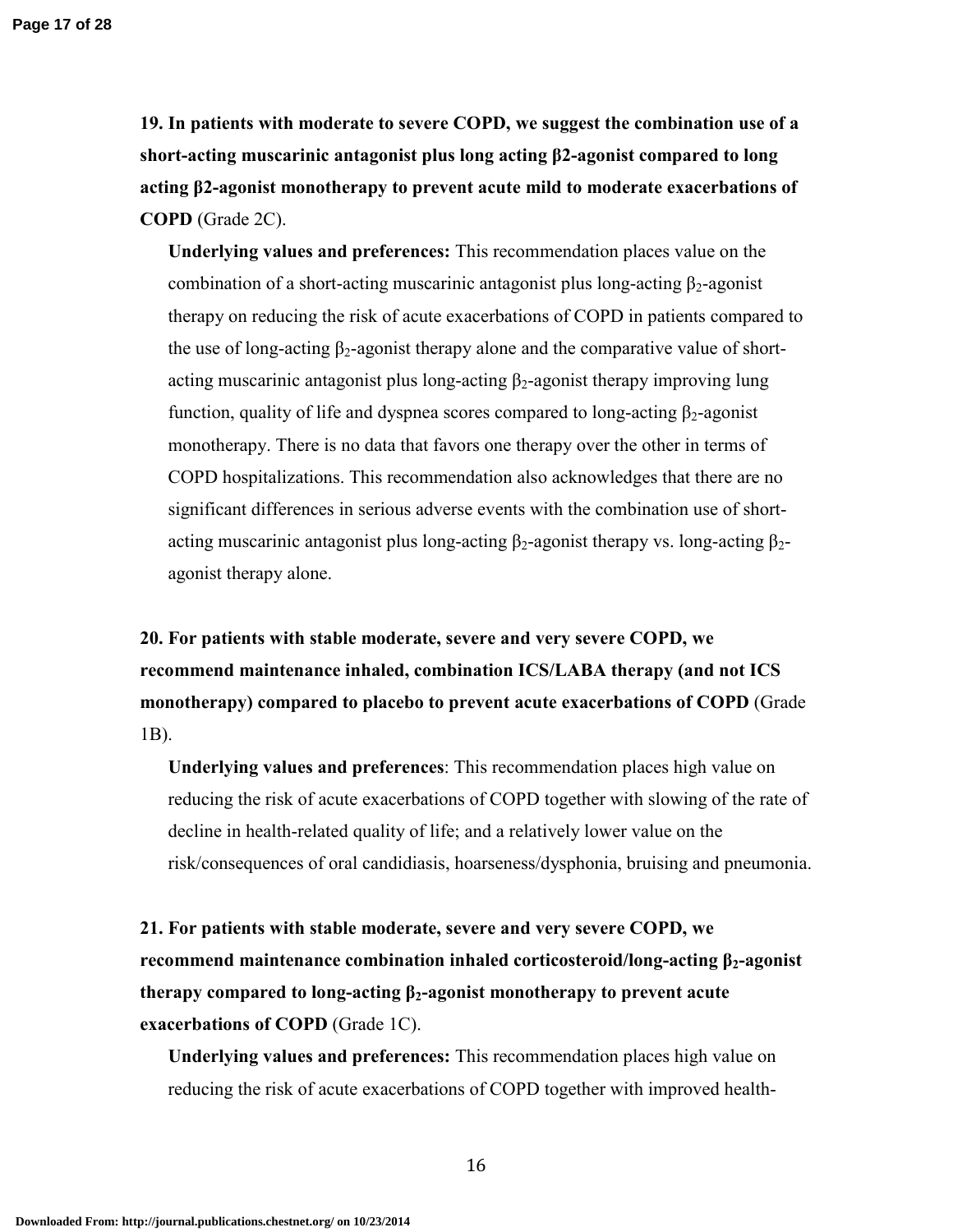related quality of life, reduced dyspnea, less rescue medication use, and improved lung function; and a relatively lower value on the risk/consequences of oral candidiasis, upper respiratory tract infections and pneumonia.

**22. For patients with stable moderate, to very severe COPD, we recommend maintenance combination inhaled corticosteroid/long-acting β2-agonist therapy compared to inhaled corticosteroid monotherapy to prevent acute exacerbations of COPD** (Grade 1B).

**Underlying values and preferences:** This recommendation places high value on reducing the risk of acute exacerbations of COPD together with the comparative mortality benefit of combination inhaled corticosteroid/long-acting  $\beta_2$ -agonist therapy, acknowledging there are no significant differences in serious adverse events or incidence of pneumonia between the groups. This recommendation does not support the use of inhaled corticosteroid monotherapy in COPD.

**23. For patients with stable COPD, we recommend inhaled long-acting anticholinergic/long-acting β2-agonist therapy or inhaled long-acting anticholinergic monotherapy, since both are effective to prevent acute exacerbations of COPD**  (Grade 1C).

**Underlying values and preferences**: This recommendation places high value on reducing the risk of acute exacerbations of COPD.

**24. For patients with stable COPD, we recommend maintenance combination of inhaled corticosteroid/long-acting β2-agonist therapy or inhaled long-acting anticholinergic monotherapy, since both are effective to prevent acute exacerbations of COPD** (Grade 1C).

**Underlying values and preferences:** This recommendation places high value on reducing the risk of acute exacerbations of COPD, and a relatively lower value on the risk/consequences of pneumonia.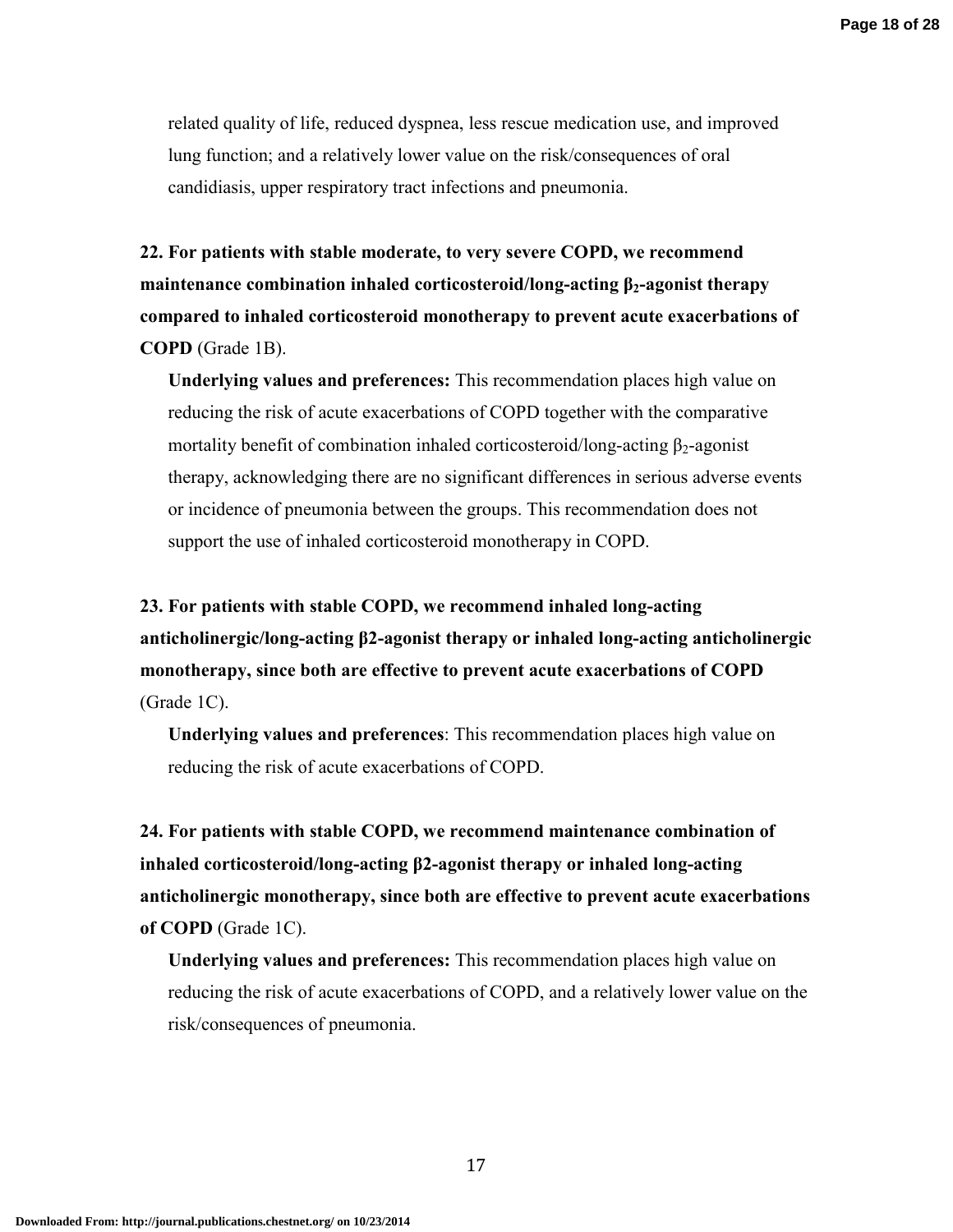**25. For patients with stable COPD, we suggest maintenance combination of inhaled long-acting anticholinergic/corticosteroid/long-acting β2-agonist therapy or inhaled long-acting anticholinergic monotherapy, since both are effective to prevent acute exacerbations of COPD** (Grade 2C).

**Underlying values and preferences:** This recommendation places high value on reducing the risk of acute exacerbations of COPD.

## *PICO 3: In patients greater than 40 years of age who are previous or current smokers diagnosed with COPD, does oral therapy prevent/decrease acute exacerbation of COPD?*

## **Background**

In the administration of treatment medication for COPD, the inhalation route has been favored for the last 30 years. This technique enables the drugs to act directly on the airways, provided that the inhalation device is used correctly. Although inhaled medications are not without adverse effects, they are often seen as having a better tolerability and safety profile than oral medications. Some medication can only be administered orally. Selecting drugs that are orally administered could depend on the type of drug and the patient. Furthermore, poor access to inhaled medications can be a problem in some countries. We chose to organize our review of oral therapy using the following categories: antibiotics, oral corticosteroids, phosphodiesterase inhibitors (roflumilast, theophylline), mucolytic agents (N-acetylcysteine, erdosteine, and carbocysteine) and statins.

Some of the oral medications, e.g., antibiotics and corticosteroids, are primarily prescribed to treat acute exacerbations of COPD. In this review, we did not assess the interventions used to treat acute exacerbations; we evaluated the evidence around the use of the interventions to prevent/decrease acute exacerbations.

#### **PICO 3 Recommendations**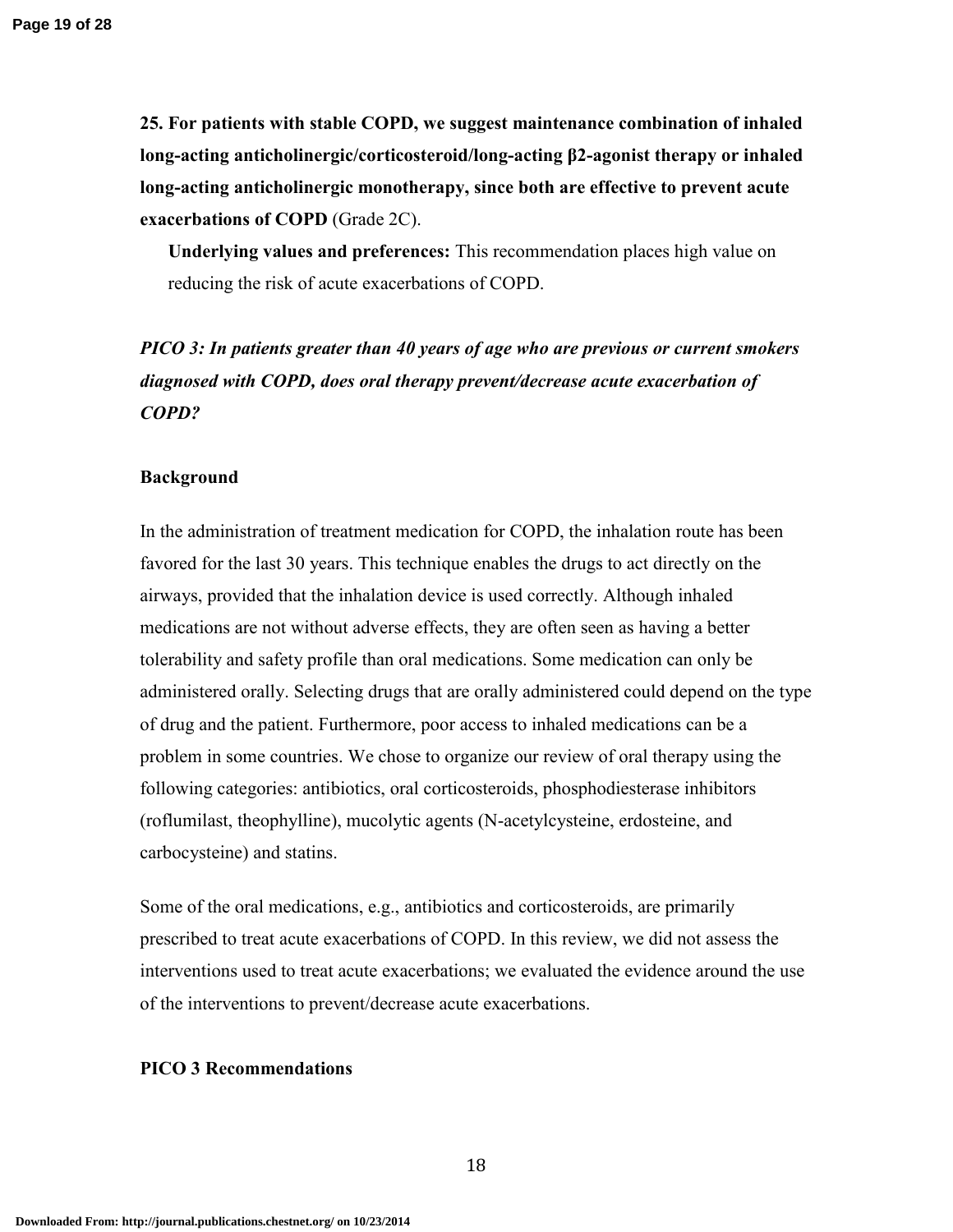**26. For patients with moderate to severe COPD, who have a history of one or more moderate or severe COPD exacerbations in the previous year despite optimal maintenance inhaler therapy, we suggest the use of a long term macrolide to prevent acute exacerbations of COPD** (Grade 2A).

**Underlying values and preferences:** This recommendation places high value on the prevention of COPD exacerbations. However, clinicians prescribing macrolides need to consider in their individual patients the potential for prolongation of the QT interval and hearing loss as well as bacterial resistance. The duration and exact dosage of macrolide therapy is unknown.

**27. For patients with an acute exacerbation of COPD in the outpatient or inpatient setting, we suggest that systemic corticosteroids be given orally or intravenously to prevent hospitalization for subsequent acute exacerbations of COPD in the first 30 days following the initial exacerbation** (Grade 2B).

**Underlying values and preferences**: We place high value on reducing recurrent exacerbations in the first 30-days following an initial acute exacerbation of (AECOPD) by treating the AECOPD with systemic corticosteroids. This recommendation takes into consideration the risks associated with short-term use of systemic corticosteroids, which include hyperglycemia, weight gain and insomnia, but the benefits of this intervention are felt to outweigh the risks. The use of systemic corticosteroids to treat an acute exacerbation has not been shown to reduce acute exacerbations beyond the 30-day window. Furthermore, there is no evidence to support the use of chronic corticosteroids to reduce AECOPD and the risks of hyperglycemia, weight gain, infection, osteoporosis, and adrenal suppression far outweigh any benefits.

**28. For patients with an acute exacerbation of COPD in the outpatient or inpatient setting, we recommend that systemic corticosteroids not be given orally or intravenously for the sole purpose of preventing hospitalization due to subsequent acute exacerbations of COPD beyond the first 30-days following the initial acute exacerbation of COPD** (Grade 1A).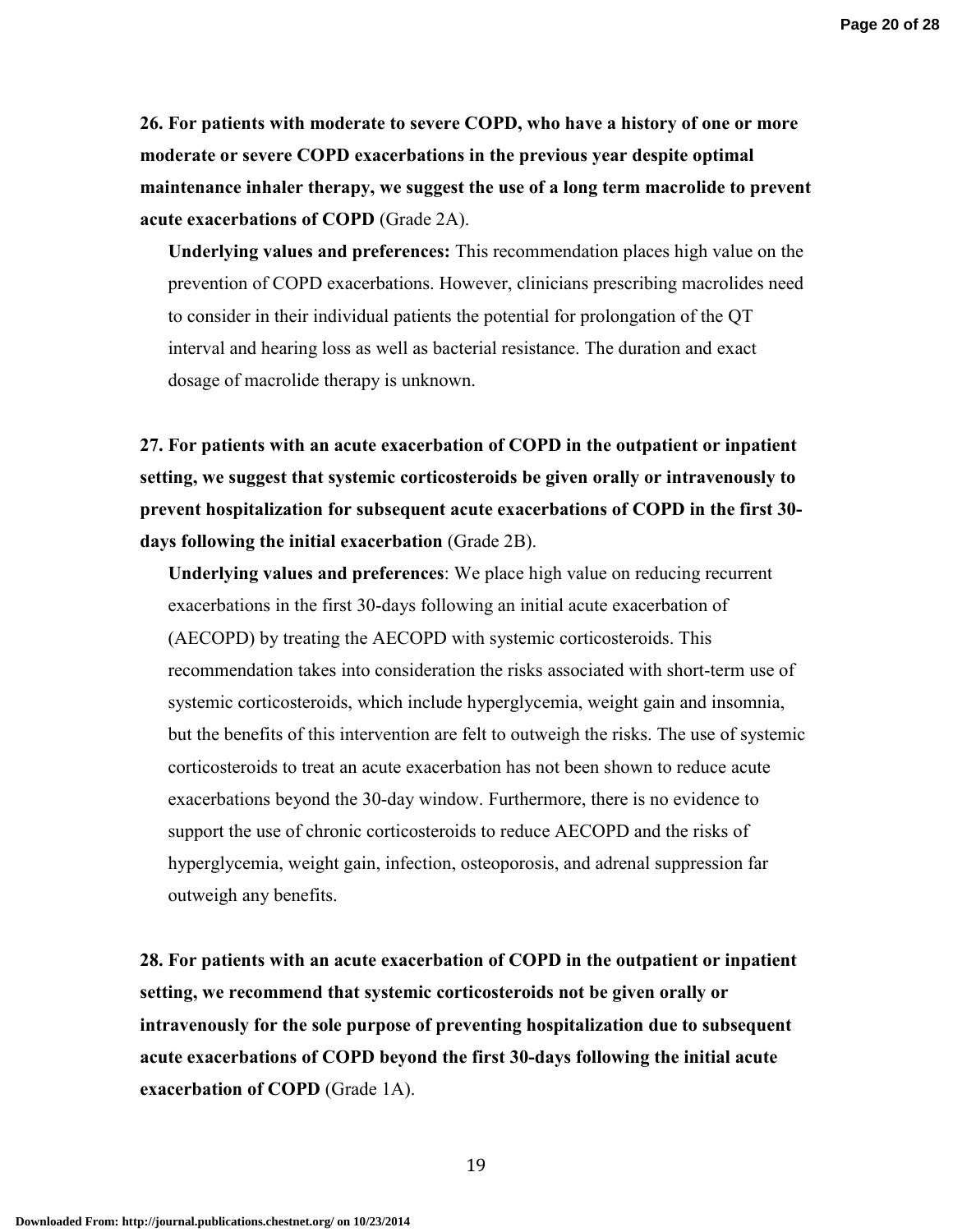**Remark:** This does not preclude the use of systemic corticosteroids for the treatment of acute exacerbation of COPD (AECOPD).

**Underlying values and preferences:** We place high value on reducing recurrent exacerbations in the first 30-days following an initial AECOPD by treating the AECOPD with systemic corticosteroids. This recommendation takes into consideration the risks associated with short-term use of systemic corticosteroids, which include hyperglycemia, weight gain and insomnia, but the benefits of this intervention are felt to outweigh the risks. The use of systemic corticosteroids to treat an acute exacerbation has not been shown to reduce acute exacerbations beyond the 30-day window. Furthermore, there is no evidence to support the use of chronic corticosteroids to reduce AECOPD and the risks of hyperglycemia, weight gain, infection, osteoporosis, and adrenal suppression far outweigh any benefits.

**29. For patients with moderate to severe COPD with chronic bronchitis and a history of at least one exacerbation in the previous year, we suggest the use of roflumilast to prevent acute exacerbations of COPD** (Grade 2A).

**Underlying values and preferences**: Clinicians prescribing this medication need to advise their patients of the potential side effects of weight loss and diarrhea. Patients may have to discontinue the therapy because of side effects. The decision to prescribe this medication should also be informed by the fact that there is limited data for supplemental effectiveness in patients concurrently using inhaled therapies.

**30. For stable patients with chronic obstructive pulmonary disease, we suggest treatment with oral slow-release theophylline twice daily to prevent acute exacerbations of COPD** (Grade 2B).

**Underlying values and preferences:** Physicians should inform their patients that theophylline may reduce the number of exacerbations in patients with COPD who are being treated with maintenance bronchodilator therapy and inhaled corticosteroids and who continue to have periodic exacerbations. Patient decisions may also be informed by the relatively narrow therapeutic window with respect to adverse effects of treatment with theophylline. Physicians should use the lowest effective dose in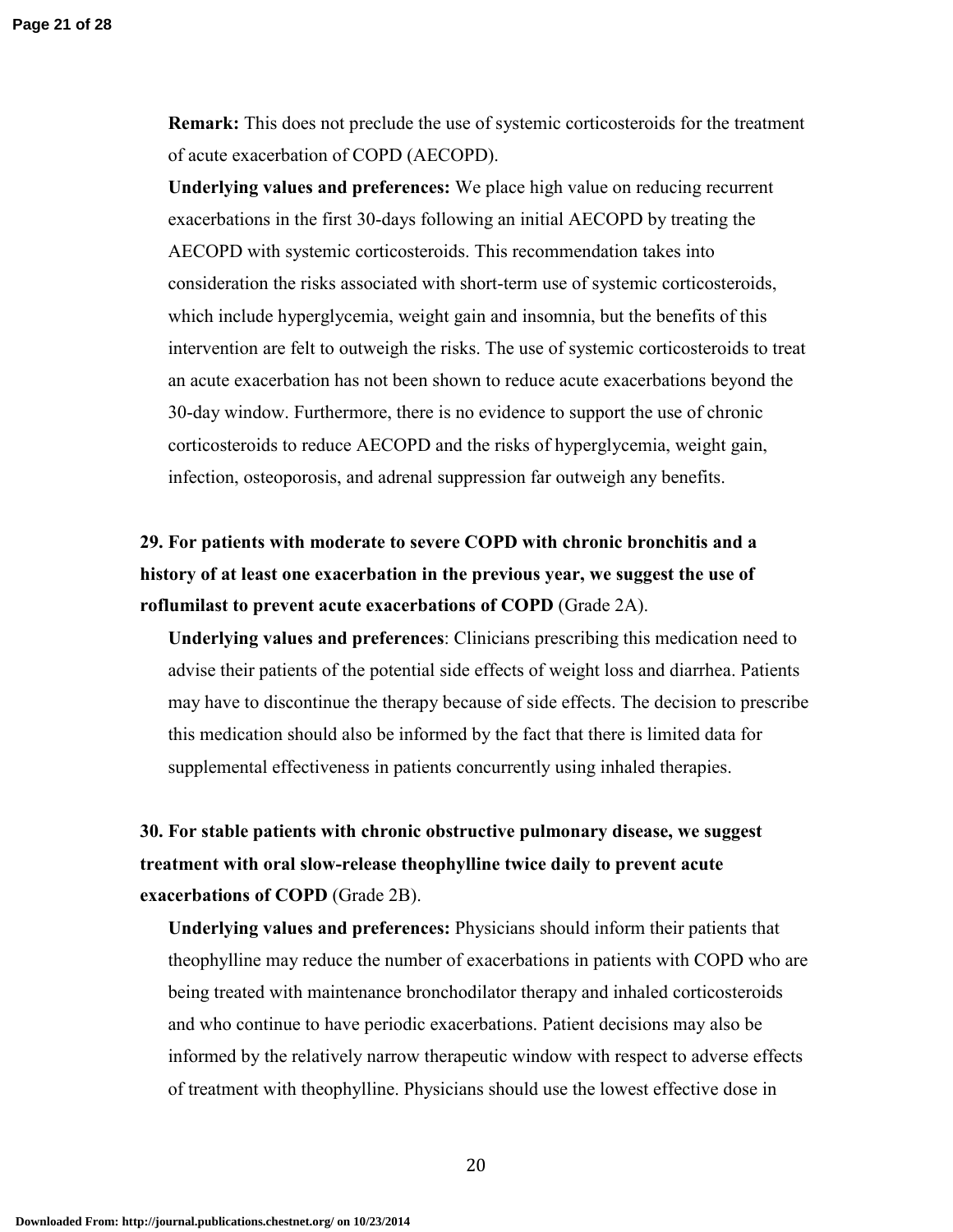prescribing theophylline in order to avoid adverse effects. Theophylline use requires vigilance on the part of the physician in order to avoid serious drug interactions, which lead to changes in serum theophylline levels. Patients should be advised that changes in tobacco use habits will affect serum theophylline levels, and that their physicians should be advised if they stop smoking while taking theophylline.

**31. For patients with moderate to severe chronic obstructive pulmonary disease and a history of two or more exacerbations in the previous two years, we suggest treatment with oral N-acetylcysteine to prevent acute exacerbations of COPD** (Grade 2B).

**Underlying values and preferences:** Physicians should inform their patients that Nacetylcysteine may reduce the number of exacerbations in patients with COPD who are being treated with maintenance bronchodilator therapy and inhaled corticosteroids and who continue to have periodic exacerbations. Patient decisions may also be informed by the low risk of adverse effects of treatment with N-acetylcysteine.

**32. For stable outpatients with COPD who continue to experience acute exacerbations of COPD despite maximal therapy designed to reduce acute exacerbations of COPD, we suggest that oral carbocysteine could be used to prevent acute exacerbations where this therapy is available** (CB).

**Underlying values and preferences**: This suggestion places high value on prevention of acute exacerbations of COPD with minimal risks associated with carbocysteine. The main adverse events reported in the studies were mild gastrointestinal symptoms.

**33. For patients with moderate to severe COPD who are at risk for COPD exacerbations, we do not recommend using statins to prevent acute exacerbations of COPD** (Grade 1B).

**Underlying values and preferences:** We place high value on reducing exacerbations in patients with COPD and thus do not recommend statins for prevention of acute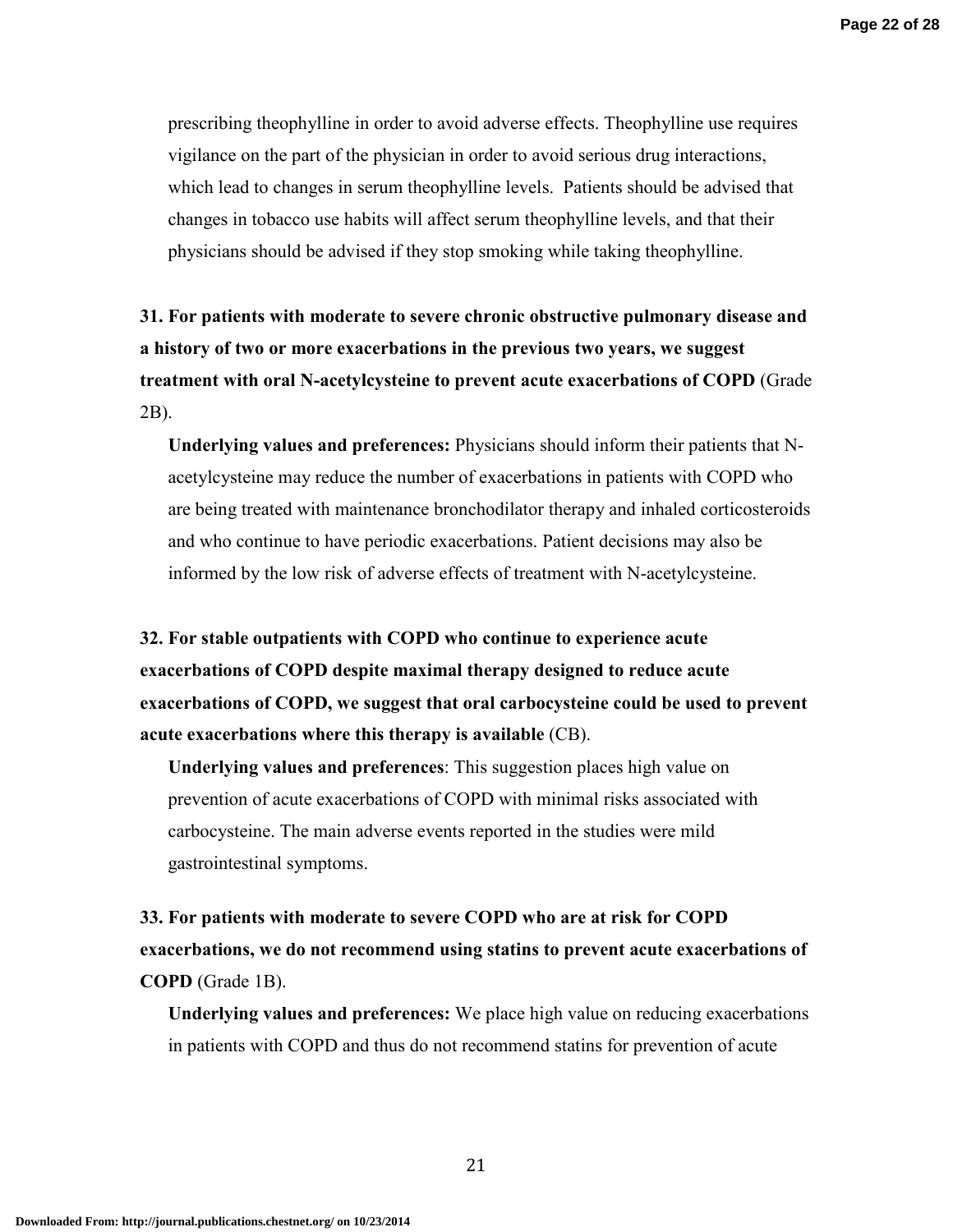exacerbations. However, patients with COPD may meet accepted criteria for initiation of statins due to the presence of cardiovascular risk factors.

## **CONCLUSIONS**

These guidelines provide the clinician evidence-based information on therapies to prevent COPD exacerbations using an objective rigorous evidence-based approach to the assessment of the existing literature regarding non-pharmacologic, inhaled and oral therapies. We have avoided providing opinions but rather provide objective assessment of each recommendation where the data is robust enough to provide a meaningful conclusion based on the available data. This assessment also highlights areas where more research is needed as demonstrated by consensus-based recommendations as well as recommendations that were given a grade of C. It is clear that large gaps in knowledge currently exist about exacerbation prevention that limits our ability to prioritize one type of therapy over another or make recommendations about combinations of therapy to prevent exacerbations. Hopefully future research will evaluate combinations of therapies across PICO groups and their impact on exacerbation prevention.

Newer therapies that are soon to be released for clinical use or that are currently under investigation that focus on the prevention of COPD exacerbations, also promise to rapidly improve the future armamentarium for the treatment of the patient with COPD.

## **Figure 1. Decision tree for prevention of acute exacerbations of COPD (see attached file)**

#### *Acknowledgements*

*Author Contributions: Financial/Nonfinancial Disclosures:*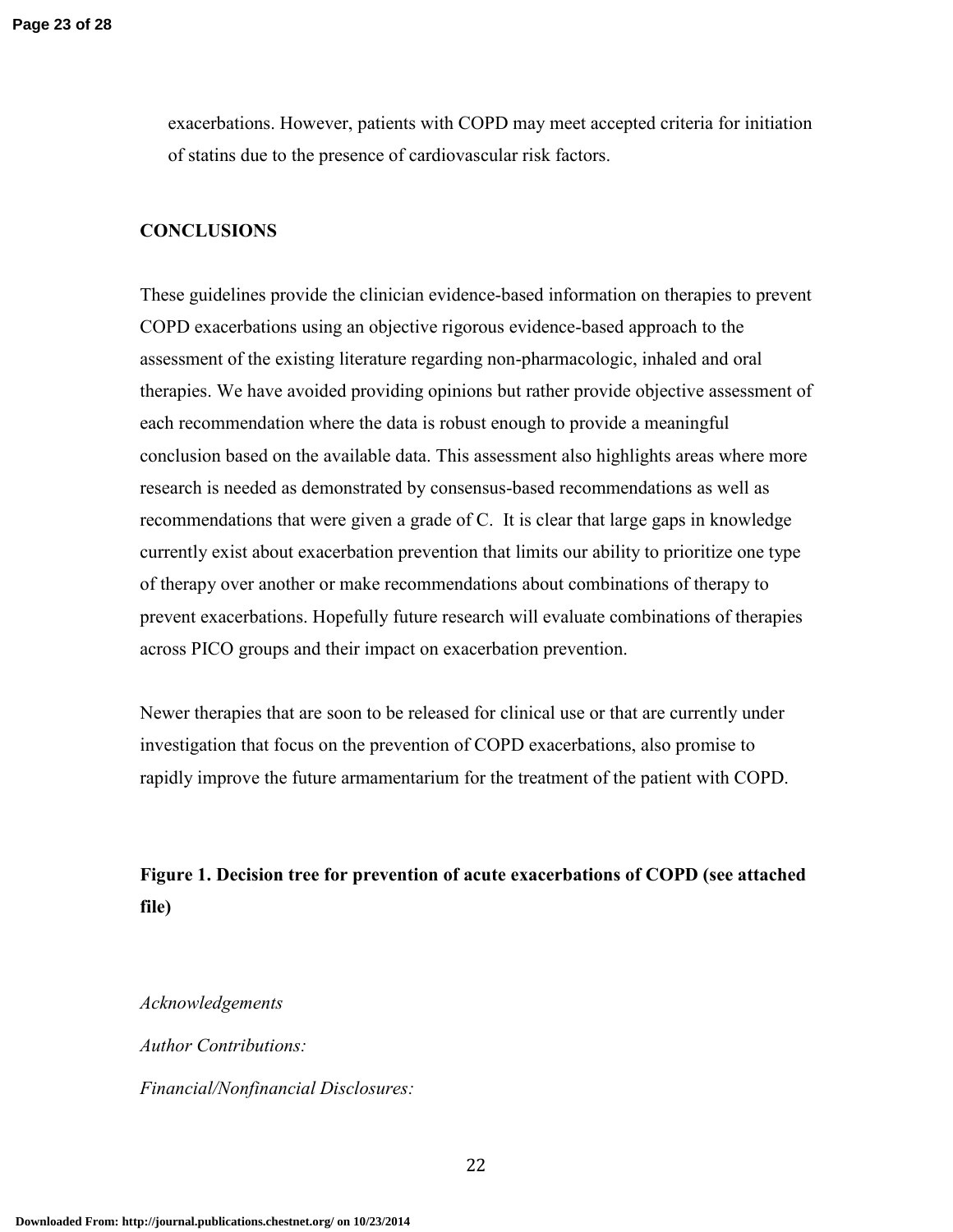*Role of Sponsors:* The American College of Chest Physicians and the Canadian Thoracic Society supported the development this article and the innovations addressed within.

*Other Contributions:* This process spanned over 18 months and required the dedicated efforts of many from both CHEST and CTS in selecting panelists, organizing the systematic reviews and the regular executive and panelist conference calls, in person meetings and the extraction of information from the systematic reviews. We are indebted to Rebecca Diekemper, Kristen Current, Belinda Ireland, Joe Ornelas, Joyce Bruno, Nanette Umphrey, Sandra Zelman Lewis and Marianne Wright (Dr. Lewis and Ms. Wright helped in the early stages of the guideline) for their tireless efforts to make this guideline a current and valuable addition to the management of the COPD patient.

#### **REFERENCES**

- 1 Global strategy for the diagnosis, management n prevention of chronic obstructive pulmonary disease. Updated 2103.http://www.goldcopd.org/uploads/users/files/GOLD\_Report\_2013\_Fe b20.pdf.
- 2 Brusasco V. Reducing cholinergic constriction: the major reversible mechanism in COPD. European Respiratory Review 2006; 15:32-36
- 3 Cooper CB. Airflow obstruction and exercise. Respir Med 2009; 103:325-334
- 4 Public Health Agency of Canada. Chronic Pulmonary Obstructive Disease (COPD). Ottawa: Public Health Agency of Canada. Available at: http://www.phacaspc.gc/cd-mc/crd-mrc/copd-mpoc-eng.php, Accessed June 28, 2012
- 5 Centers for Disease Control and Prevention. National Center for Health Statistics. National Vital Statistics Report. Deaths: Final Data for 2009. June 2012; 60(03).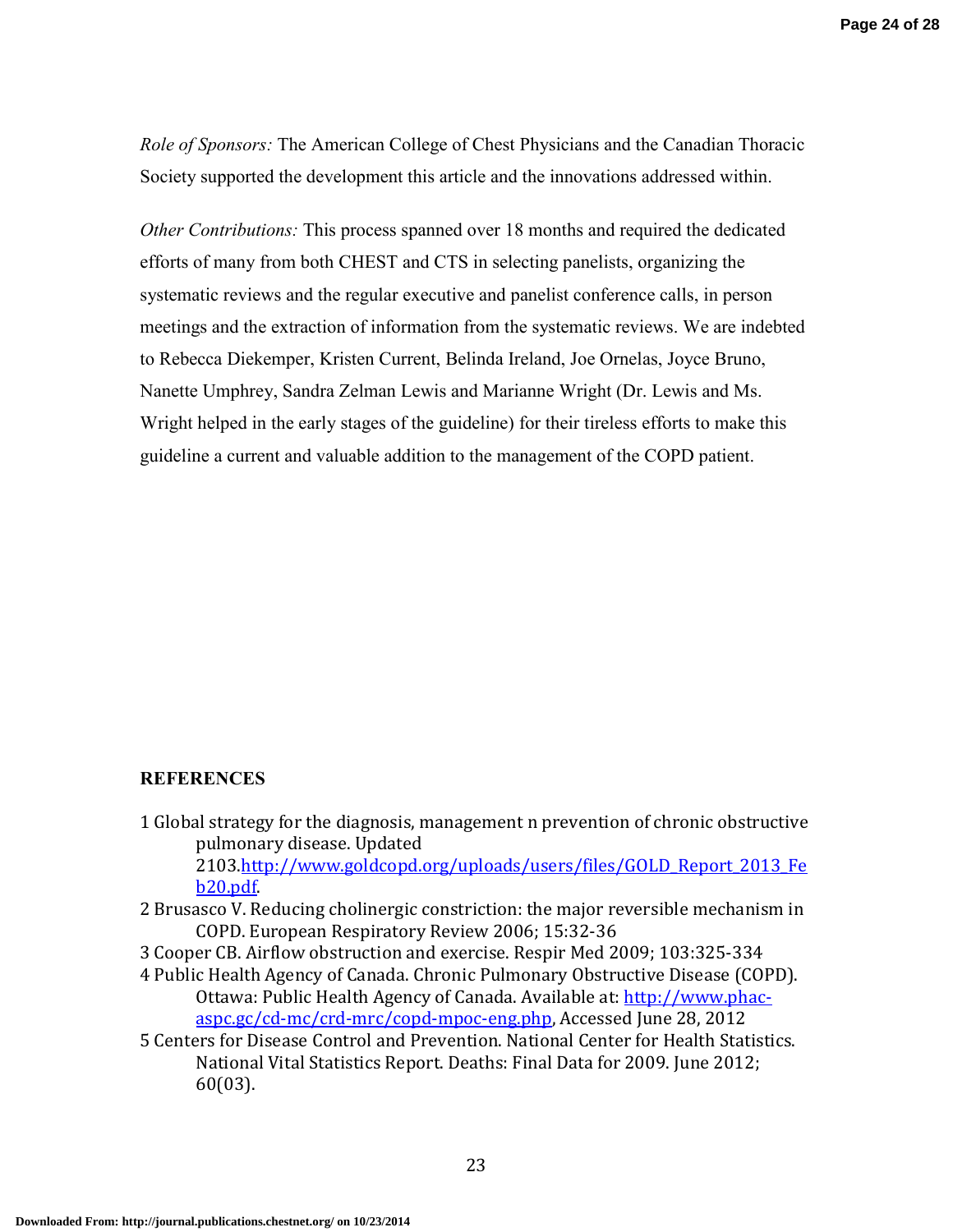- 6 Centers for Disease Control and Prevention. National Center for Health Statistics. National Health Interview Survey Raw Data, 2011. Analysis performed by the American Lung Association Research and Health Education Division using SPSS and SUDAAN software.
- 7 Centers for Disease Control and Prevention. Chronic Obstructive Pulmonary Disease Surveillance – United States, 1971-2000. Morbidity and Mortality Weekly Report. August 2, 2002; 51(SS06):1-16.
- 8 Centers for Disease Control and Prevention. National Center for Health Statistics. National Hospital Discharge Survey raw data, 2010. Analysis performed by the American Lung Association Research and Health Education Division using SPSS software.
- 9 Confronting COPD in America, 2000. Schulman, Ronca and Bucuvalas, Inc. (SRBI) Funded by Glaxo Smith Kline.
- 10 Mittmann N, Kuramoto L, Seung SJ, et al. The cost of moderate and severe COPD exacerbations to the Canadian healthcare system. Respir Med 2008; 102:413- 421
- 11 Chapman KR, Bourbeau J, Rance L. The burden of COPD in Canada: results from the Confronting COPD survey. Respir Med 2003; 97 Suppl C:S23-31
- 12 Connors AF, Jr., Dawson NV, Thomas C, et al. Outcomes following acute exacerbation of severe chronic obstructive lung disease. The SUPPORT investigators (Study to Understand Prognoses and Preferences for Outcomes and Risks of Treatments). American journal of respiratory and critical care medicine 1996; 154:959-967
- 13 Seemungal TA, Donaldson GC, Paul EA, et al. Effect of exacerbation on quality of life in patients with chronic obstructive pulmonary disease. American journal of respiratory and critical care medicine 1998; 157:1418-1422
- 14 EPOC DSGDsAyFel. Pharmacoeconomic evaluation of acute exacerbations of chronic bronchitis and COPD. Chest 2002; 121:1449-1455
- 15 Miravitlles M, Garcia-Polo C, Domenech A, et al. Clinical outcomes and cost analysis of exacerbations in chronic obstructive pulmonary disease. Lung 2013; 191:523-530
- 16 Wouters EF. Economic analysis of the Confronting COPD survey: an overview of results. Respir Med 2003; 97 Suppl C:S3-14
- 17 Celli BR, MacNee W, Force AET. Standards for the diagnosis and treatment of patients with COPD: a summary of the ATS/ERS position paper. The European respiratory journal 2004; 23:932-946
- 18 Maltais F, Celli B, Casaburi R, et al. Aclidinium bromide improves exercise endurance and lung hyperinflation in patients with moderate to severe COPD. Respiratory medicine 2011; 105:580-587
- 19 Rodriguez-Roisin R. Toward a consensus definition for COPD exacerbations. Chest 2000; 117:398S-401S
- 20 Qaseem A, Wilt TJ, Weinberger SE, et al. Diagnosis and management of stable chronic obstructive pulmonary disease: a clinical practice guideline update from the American College of Physicians, American College of Chest Physicians, American Thoracic Society, and European Respiratory Society. Annals of Internal Medicine 2011; 155:179-191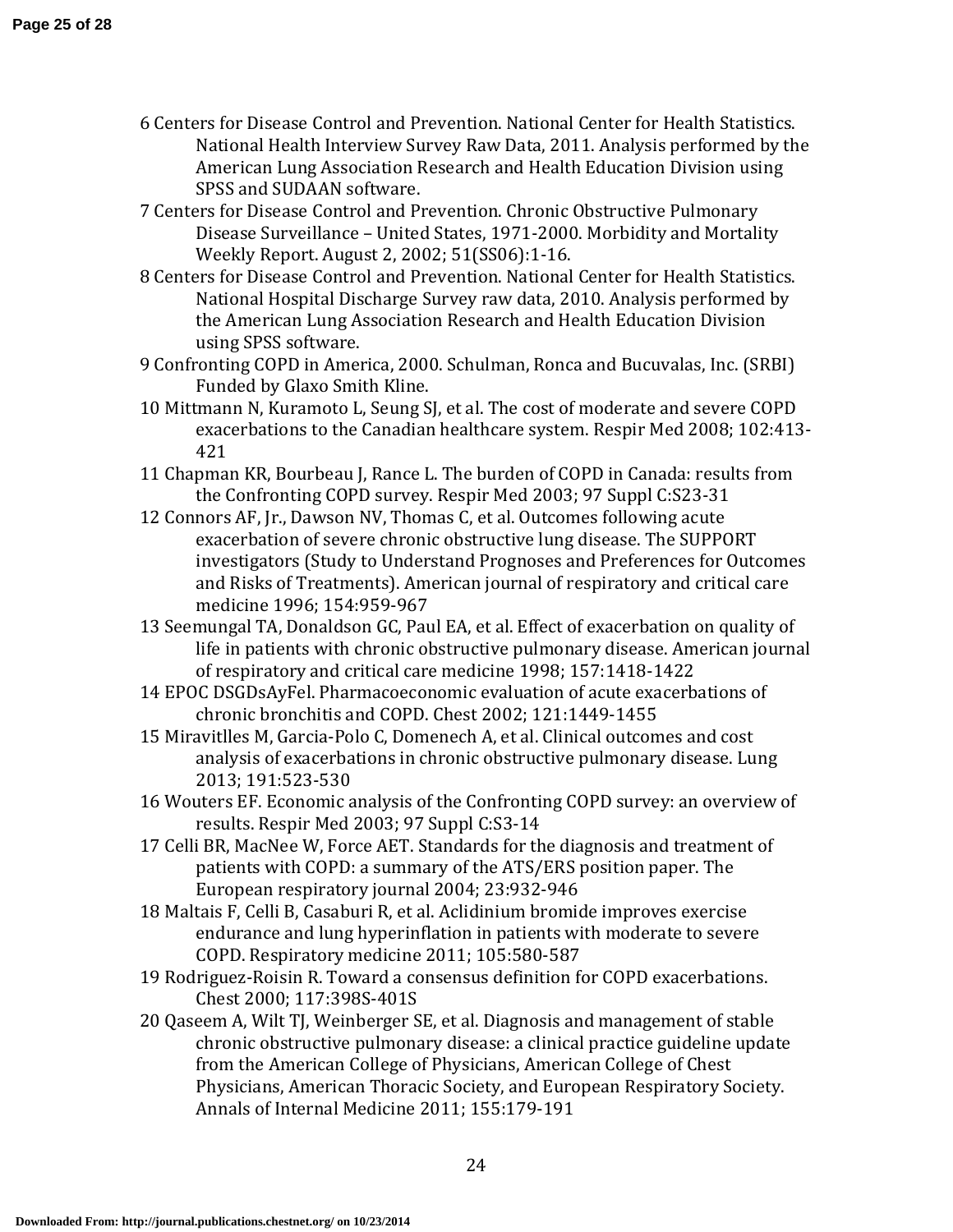- 21 Albert RK, Connett J, Bailey WC, et al. Azithromycin for prevention of exacerbations of COPD. The New England journal of medicine 2011; 365:689- 698
- 22 Calverley P, Pauwels R, Vestbo J, et al. Combined salmeterol and fluticasone in the treatment of chronic obstructive pulmonary disease: a randomised controlled trial. Lancet 2003; 361:449-456
- 23 Tashkin DP, Celli B, Senn S, et al. A 4-year trial of tiotropium in chronic obstructive pulmonary disease. The New England journal of medicine 2008; 359:1543-1554
- 24 Guyatt G, Gutterman D, Baumann MH, et al. Grading strength of recommendations and quality of evidence in clinical guidelines: report from an american college of chest physicians task force. Chest 2006; 129:174-181
- 25 Lewis SZ, Diekemper R, Ornelas J, et al. Methodologies for the development of CHEST guidelines and expert panel reports. Chest 2014; 146:182-192
- 26 Bodenheimer T, Wagner EH, Grumbach K. Improving primary care for patients with chronic illness. JAMA 2002; 288:1775-1779
- 27 Bodenheimer T, Wagner EH, Grumbach K. Improving primary care for patients with chronic illness: the chronic care model, Part 2. JAMA 2002; 288:1909- 1914
- 28 National Clinical Guideline Centre (2010) Chronic obstructive pulmonary disease: management of chronic obstructive pulmonary disease in adults in primary and secondary care. London: National Clinical Guideline Centre. Available from:

http://guidance.nice.org.uk/CG101/Guidance/pdf/English

29 O'Donnell DE, Aaron S, Bourbeau J, et al. Canadian Thoracic Society recommendations for management of chronic obstructive pulmonary disease - 2007 update. Can Respir J 2007; 14 Suppl B:5B-32B

30 Craig P, Dieppe P, Macintyre S, et al. Developing and evaluating complex interventions: the new Medical Research Council guidance. BMJ 2008; 337

- 31 Petticrew M. When are complex interventions 'complex'? When are simple interventions 'simple'? The European Journal of Public Health 2011; 21:397- 398
- 32 Weightman A ES, Cullum A, Sander L, Turley R. Grading evidence and recommendations for public health interventions: developing and piloting a framework. Retrieved from

http://www.nice.org.uk/nicemedia/docs/grading\_evidence.pdf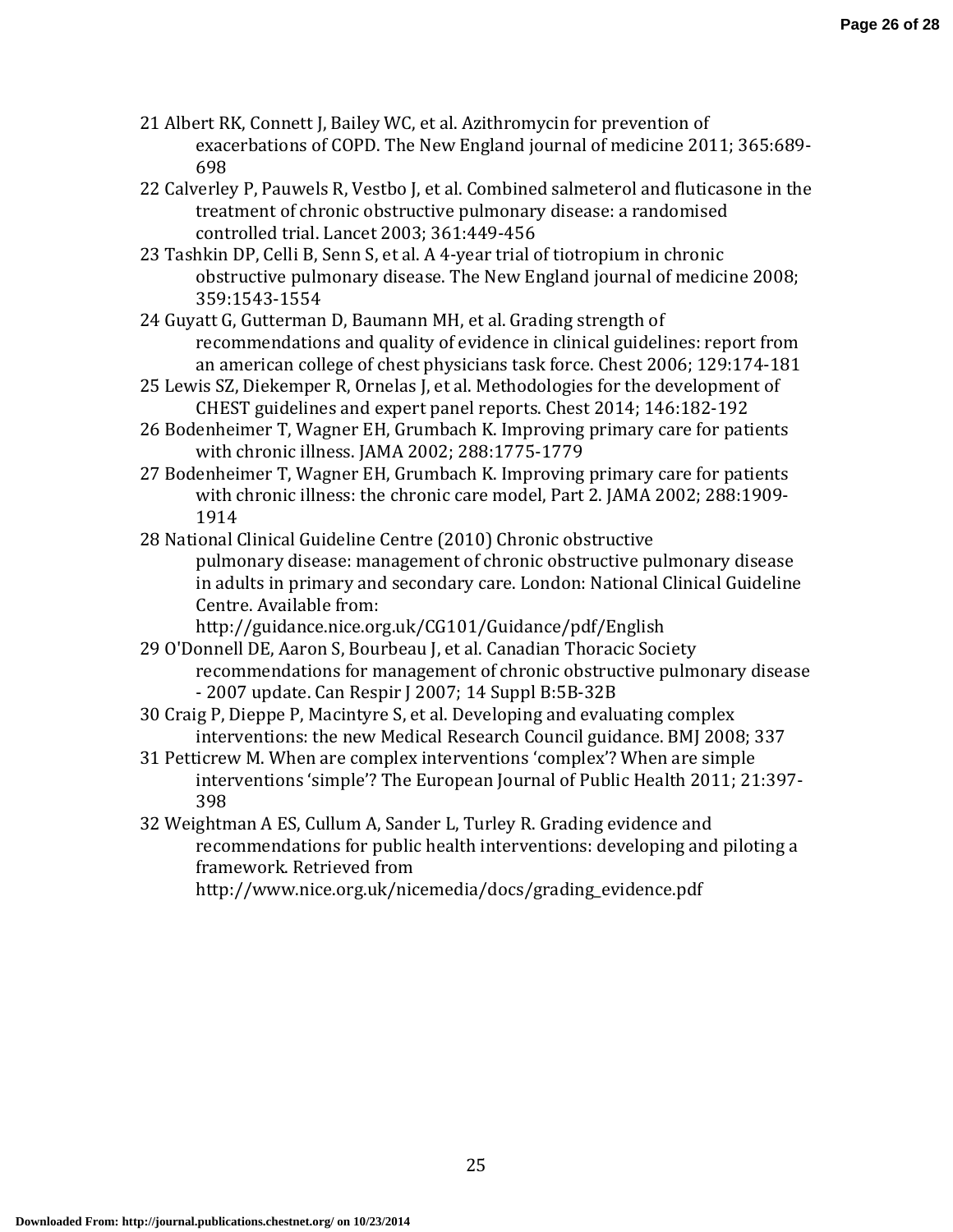